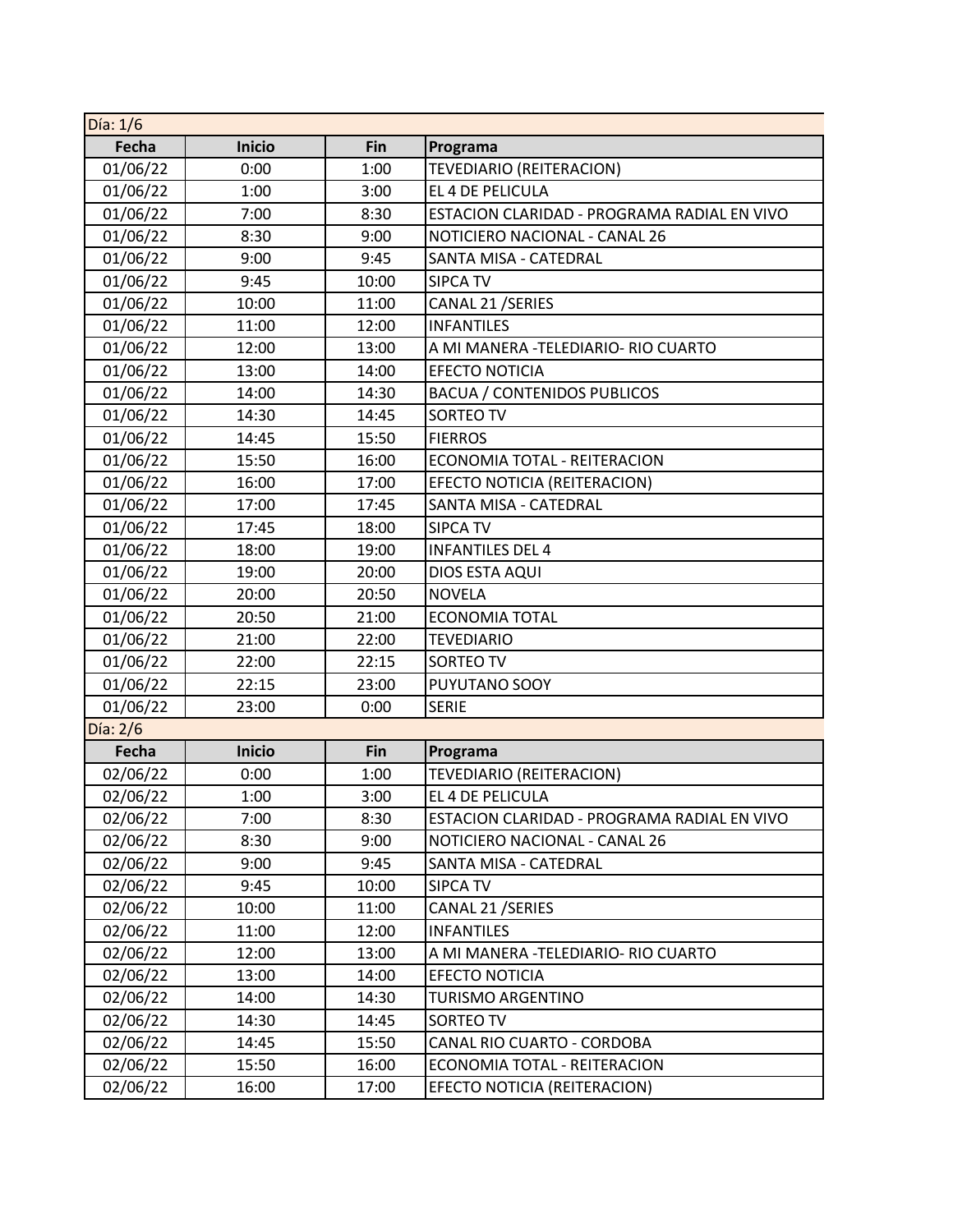| 02/06/22   | 17:00         | 17:45 | SANTA MISA - CATEDRAL                       |
|------------|---------------|-------|---------------------------------------------|
| 02/06/22   | 17:45         | 18:00 | <b>SIPCA TV</b>                             |
| 02/06/22   | 18:00         | 19:00 | <b>INFANTILES DEL 4</b>                     |
| 02/06/22   | 19:00         | 20:00 | <b>SERIE</b>                                |
| 02/06/22   | 20:00         | 20:50 | <b>NOVELA</b>                               |
| 02/06/22   | 20:50         | 21:00 | <b>ECONOMIA TOTAL</b>                       |
| 02/06/22   | 21:00         | 22:00 | <b>TEVEDIARIO</b>                           |
| 02/06/22   | 22:00         | 22:15 | <b>SORTEO TV</b>                            |
| 02/06/22   | 22:15         | 23:00 | <b>ECONOMIA EN VIVO</b>                     |
| 02/06/22   | 23:00         | 0:00  | <b>SERIE</b>                                |
| $Día: 3/6$ |               |       |                                             |
| Fecha      | <b>Inicio</b> | Fin   | Programa                                    |
| 03/06/22   | 0:00          | 1:00  | TEVEDIARIO (REITERACION)                    |
| 03/06/22   | 1:00          | 3:00  | EL 4 DE PELICULA                            |
| 03/06/22   | 7:00          | 8:30  | ESTACION CLARIDAD - PROGRAMA RADIAL EN VIVO |
| 03/06/22   | 8:30          | 9:00  | NOTICIERO NACIONAL - CANAL 26               |
| 03/06/22   | 9:00          | 9:45  | SANTA MISA - CATEDRAL                       |
| 03/06/22   | 9:45          | 10:00 | <b>SIPCA TV</b>                             |
| 03/06/22   | 10:00         | 11:00 | CANAL 21 / SERIES                           |
| 03/06/22   | 11:00         | 12:00 | <b>INFANTILES</b>                           |
| 03/06/22   | 12:00         | 13:00 | A MI MANERA - TELEDIARIO- RIO CUARTO        |
| 03/06/22   | 13:00         | 14:00 | <b>EFECTO NOTICIA</b>                       |
| 03/06/22   | 14:00         | 14:30 | INSTANTANEAS SANJUANINAS                    |
| 03/06/22   | 14:30         | 14:45 | SORTEO TV                                   |
| 03/06/22   | 14:45         | 15:50 | CANAL RIO CUARTO - CORDOBA                  |
| 03/06/22   | 15:50         | 16:00 | ECONOMIA TOTAL - REITERACION                |
| 03/06/22   | 16:00         | 17:00 | EFECTO NOTICIA (REITERACION)                |
| 03/06/22   | 17:00         | 17:45 | SANTA MISA - CATEDRAL                       |
| 03/06/22   | 17:45         | 18:00 | <b>SIPCA TV</b>                             |
| 03/06/22   | 18:00         | 19:00 | <b>INFANTILES DEL 4</b>                     |
| 03/06/22   | 19:00         | 20:00 | <b>SERIE</b>                                |
| 03/06/22   | 20:00         | 20:50 | <b>NOVELA</b>                               |
| 03/06/22   | 20:50         | 21:00 | <b>ECONOMIA TOTAL</b>                       |
| 03/06/22   | 21:00         | 22:00 | <b>TEVEDIARIO</b>                           |
| 03/06/22   | 22:00         | 22:15 | SORTEO TV                                   |
| 03/06/22   | 22:15         | 23:00 | HONRAR LA VIDA                              |
| 03/06/22   | 23:00         | 0:00  | <b>SERIE</b>                                |
| Día: 4/6   |               |       |                                             |
| Fecha      | Inicio        | Fin   | Programa                                    |
| 04/06/22   | 0:00          | 1:00  | TEVEDIARIO (REITERACION)                    |
| 04/06/22   | 1:00          | 3:00  | EL 4 DE PELICULA                            |
| 04/06/22   | 7:00          | 9:00  | NOTICIERO NACIONAL - CANAL 26               |
| 04/06/22   | 9:00          | 9:45  | SANTA MISA - CATEDRAL                       |
| 04/06/22   | 9:45          | 10:00 | <b>SIPCA TV</b>                             |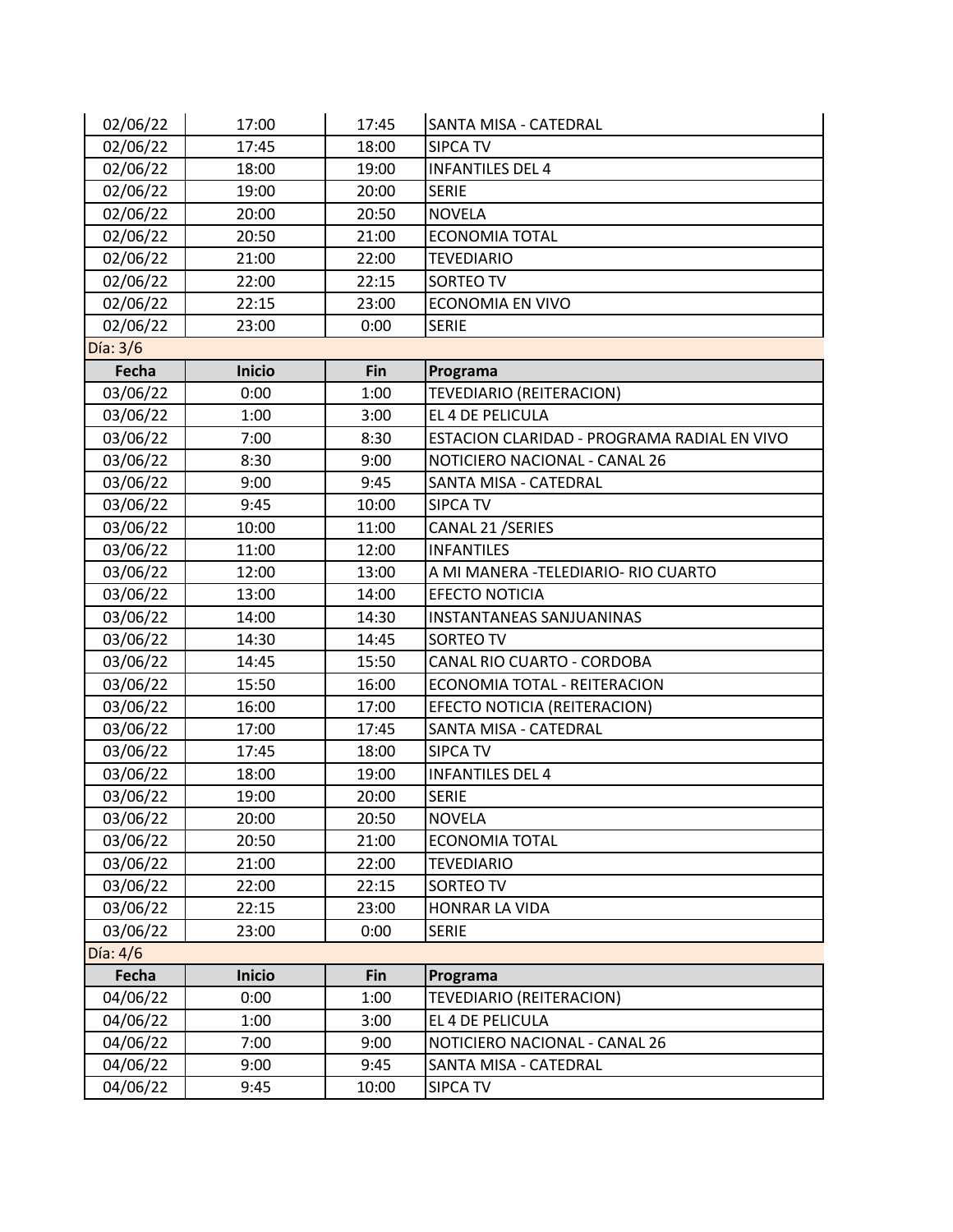| 04/06/22 | 10:00         | 10:30 | <b>COMPARTIENDO CON JESUS</b>               |
|----------|---------------|-------|---------------------------------------------|
| 04/06/22 | 10:30         | 11:00 | <b>SUPREMO AMOR</b>                         |
| 04/06/22 | 11:00         | 11:30 | CANAL 21                                    |
| 04/06/22 | 11:30         | 12:00 | UNA VENTANA A LA FE - SIPCA TV              |
| 04/06/22 | 12:00         | 13:00 | <b>INFANTILES</b>                           |
| 04/06/22 | 13:00         | 14:00 | TURISMO Y HOSPITALIDAD - CANAL 26           |
| 04/06/22 | 14:00         | 15:00 | CAMINO A LA SALUD                           |
| 04/06/22 | 15:00         | 16:00 | RESUMEN SEMANAL - NOTICIAS                  |
| 04/06/22 | 16:00         | 17:00 | <b>INFANTILES DEL 4</b>                     |
| 04/06/22 | 17:00         | 17:45 | SANTA MISA - CATEDRAL                       |
| 04/06/22 | 17:45         | 18:00 | <b>SIPCA TV</b>                             |
| 04/06/22 | 18:00         | 18:30 | <b>CINE CANAL 4</b>                         |
| 04/06/22 | 18:30         | 18:45 | SORTEO TV                                   |
| 04/06/22 | 18:45         | 20:30 | <b>CINE CANAL 4</b>                         |
| 04/06/22 | 20:30         | 21:00 | <b>ITINERARIO TV</b>                        |
| 04/06/22 | 21:00         | 22:00 | DIOS ESTA AQUI PARROQUIAL                   |
| 04/06/22 | 22:00         | 23:00 | <b>RECITALES DEL 4</b>                      |
| 04/06/22 | 23:00         | 0:00  | EL 4 DE PELICULA                            |
| Día: 5/6 |               |       |                                             |
| Fecha    | <b>Inicio</b> | Fin   | Programa                                    |
| 05/06/22 | 0:00          | 3:00  | EL 4 DE PELICULA                            |
| 05/06/22 | 7:00          | 9:00  | NOTICIERO NACIONAL - CANAL 26               |
| 05/06/22 |               |       | <b>MARINO RESTREPO</b>                      |
|          | 9:00          | 10:00 |                                             |
| 05/06/22 | 10:00         | 11:30 | CANAL 21                                    |
| 05/06/22 | 11:30         | 12:00 | <b>DIALOGANDO</b>                           |
| 05/06/22 | 12:00         | 13:00 | LA SANTA MISA                               |
| 05/06/22 | 13:00         | 14:00 | A LA CANASTA                                |
| 05/06/22 | 14:00         | 15:00 | RESUMEN SEMANAL - NOTICIAS                  |
| 05/06/22 | 15:00         | 15:30 | <b>GENERACION LIKE</b>                      |
| 05/06/22 | 15:30         | 16:00 | SENTIMIENTO ANIMAL - TELEDIARIO RIO CUARTO  |
| 05/06/22 | 16:00         | 16:30 | DISEÑAR - CANAL 13 RIO CUARTO               |
| 05/06/22 | 16:30         | 17:00 | <b>INFANTILES</b>                           |
| 05/06/22 | 17:00         | 17:45 | SANTA MISA - CATEDRAL                       |
| 05/06/22 | 17:45         | 18:00 | <b>SIPCA TV</b>                             |
| 05/06/22 | 18:00         | 20:00 | <b>CINE CANAL 4</b>                         |
| 05/06/22 | 20:00         | 20:30 | <b>EVENTOS Y ACTUALIDAD</b>                 |
| 05/06/22 | 20:30         | 0:00  | EL 4 DE PELICULA                            |
| Día: 6/6 |               |       |                                             |
| Fecha    | Inicio        | Fin   | Programa                                    |
| 06/06/22 | 0:00          | 3:00  | EL 4 DE PELICULA                            |
| 06/06/22 | 7:00          | 8:30  | ESTACION CLARIDAD - PROGRAMA RADIAL EN VIVO |
| 06/06/22 | 8:30          | 9:00  | NOTICIERO NACIONAL - CANAL 26               |
| 06/06/22 | 9:00          | 9:45  | SANTA MISA - CATEDRAL                       |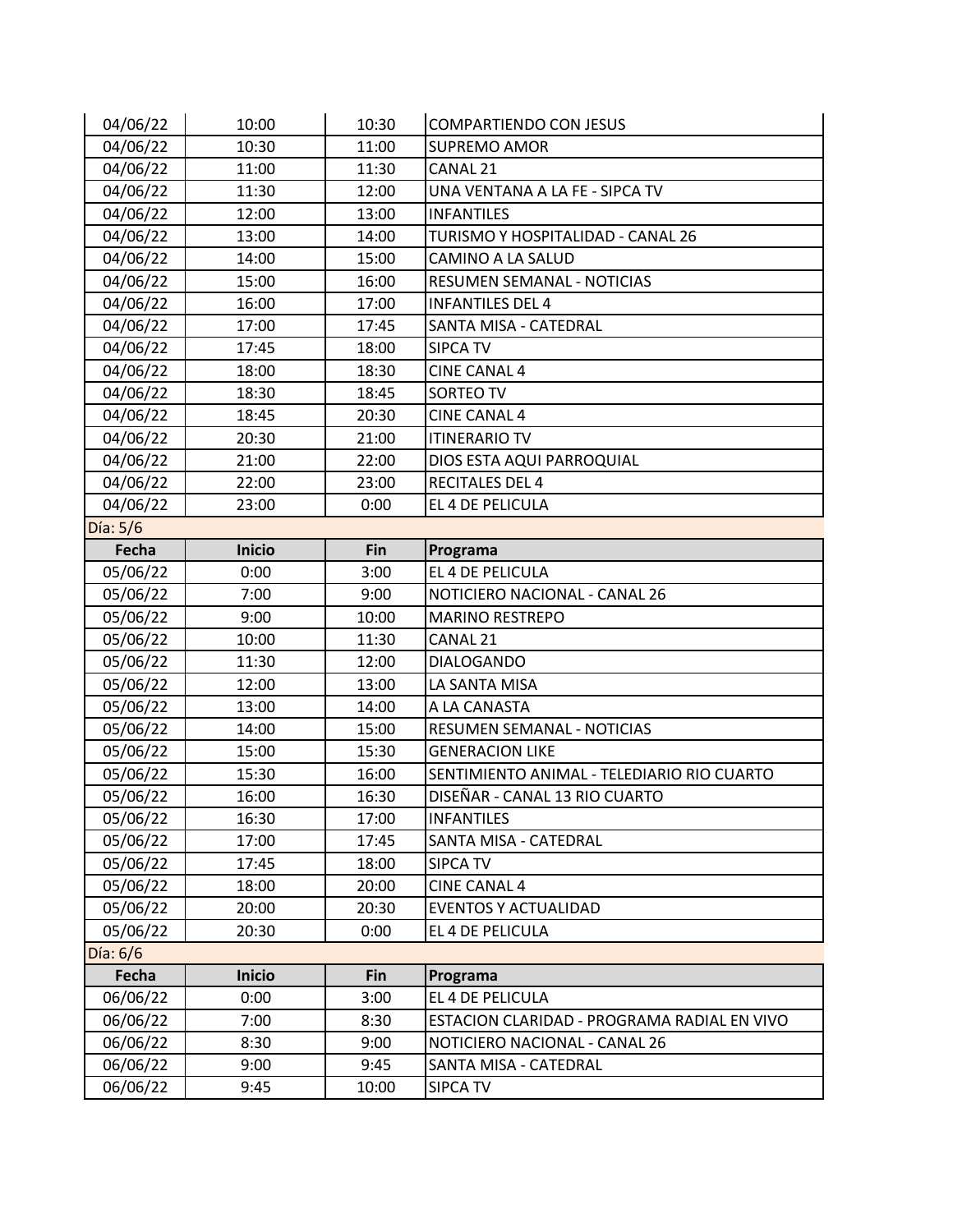| 06/06/22 | 10:00         | 11:00      | CANAL 21 / SERIES                           |
|----------|---------------|------------|---------------------------------------------|
| 06/06/22 | 11:00         | 12:00      | <b>INFANTILES</b>                           |
| 06/06/22 | 12:00         | 13:00      | A MI MANERA - TELEDIARIO- RIO CUARTO        |
| 06/06/22 | 13:00         | 14:00      | <b>EFECTO NOTICIA</b>                       |
| 06/06/22 | 14:00         | 14:30      | <b>BACUA / CONTENIDOS PUBLICOS</b>          |
| 06/06/22 | 14:30         | 14:45      | SORTEO TV                                   |
| 06/06/22 | 14:45         | 15:50      | CANAL RIO CUARTO - CORDOBA                  |
| 06/06/22 | 15:50         | 16:00      | ECONOMIA TOTAL - REITERACION                |
| 06/06/22 | 16:00         | 17:00      | EFECTO NOTICIA (REITERACION)                |
| 06/06/22 | 17:00         | 17:45      | SANTA MISA - CATEDRAL                       |
| 06/06/22 | 17:45         | 18:00      | <b>SIPCA TV</b>                             |
| 06/06/22 | 18:00         | 19:00      | <b>INFANTILES DEL 4</b>                     |
| 06/06/22 | 19:00         | 20:00      | <b>SERIE</b>                                |
| 06/06/22 | 20:00         | 20:50      | <b>NOVELA</b>                               |
| 06/06/22 | 20:50         | 21:00      | <b>ECONOMIA TOTAL</b>                       |
| 06/06/22 | 21:00         | 22:00      | <b>TEVEDIARIO</b>                           |
| 06/06/22 | 22:00         | 22:15      | SORTEO TV                                   |
| 06/06/22 | 22:15         | 23:00      | <b>SERIE</b>                                |
| 06/06/22 | 23:00         | 0:00       | <b>SERIE</b>                                |
| Día: 7/6 |               |            |                                             |
| Fecha    | <b>Inicio</b> | <b>Fin</b> | Programa                                    |
| 07/06/22 | 0:00          | 1:00       | <b>TEVEDIARIO (REITERACION)</b>             |
|          |               |            |                                             |
| 07/06/22 | 1:00          | 3:00       | EL 4 DE PELICULA                            |
| 07/06/22 | 7:00          | 8:30       | ESTACION CLARIDAD - PROGRAMA RADIAL EN VIVO |
| 07/06/22 | 8:30          | 9:00       | NOTICIERO NACIONAL - CANAL 26               |
| 07/06/22 | 9:00          | 9:45       | SANTA MISA - CATEDRAL                       |
| 07/06/22 | 9:45          | 10:00      | <b>SIPCA TV</b>                             |
| 07/06/22 | 10:00         | 11:00      | CANAL 21 / SERIES                           |
| 07/06/22 | 11:00         | 12:00      | <b>INFANTILES</b>                           |
| 07/06/22 | 12:00         | 13:00      | A MI MANERA - TELEDIARIO- RIO CUARTO        |
| 07/06/22 | 13:00         | 14:00      | <b>EFECTO NOTICIA</b>                       |
| 07/06/22 | 14:00         | 14:30      | <b>BACUA / CONTENIDOS PUBLICOS</b>          |
| 07/06/22 | 14:30         | 14:45      | SORTEO TV                                   |
| 07/06/22 | 14:45         | 15:50      | CANAL RIO CUARTO - CORDOBA                  |
| 07/06/22 | 15:50         | 16:00      | ECONOMIA TOTAL - REITERACION                |
| 07/06/22 | 16:00         | 17:00      | EFECTO NOTICIA (REITERACION)                |
| 07/06/22 | 17:00         | 17:45      | SANTA MISA - CATEDRAL                       |
| 07/06/22 | 17:45         | 18:00      | <b>SIPCA TV</b>                             |
| 07/06/22 | 18:00         | 19:00      | <b>INFANTILES DEL 4</b>                     |
| 07/06/22 | 19:00         | 20:00      | CAMINANDO CON SALUD                         |
| 07/06/22 | 20:00         | 20:50      | <b>NOVELA</b>                               |
| 07/06/22 | 20:50         | 21:00      | <b>ECONOMIA TOTAL</b>                       |
| 07/06/22 | 21:00         | 22:00      | <b>TEVEDIARIO</b>                           |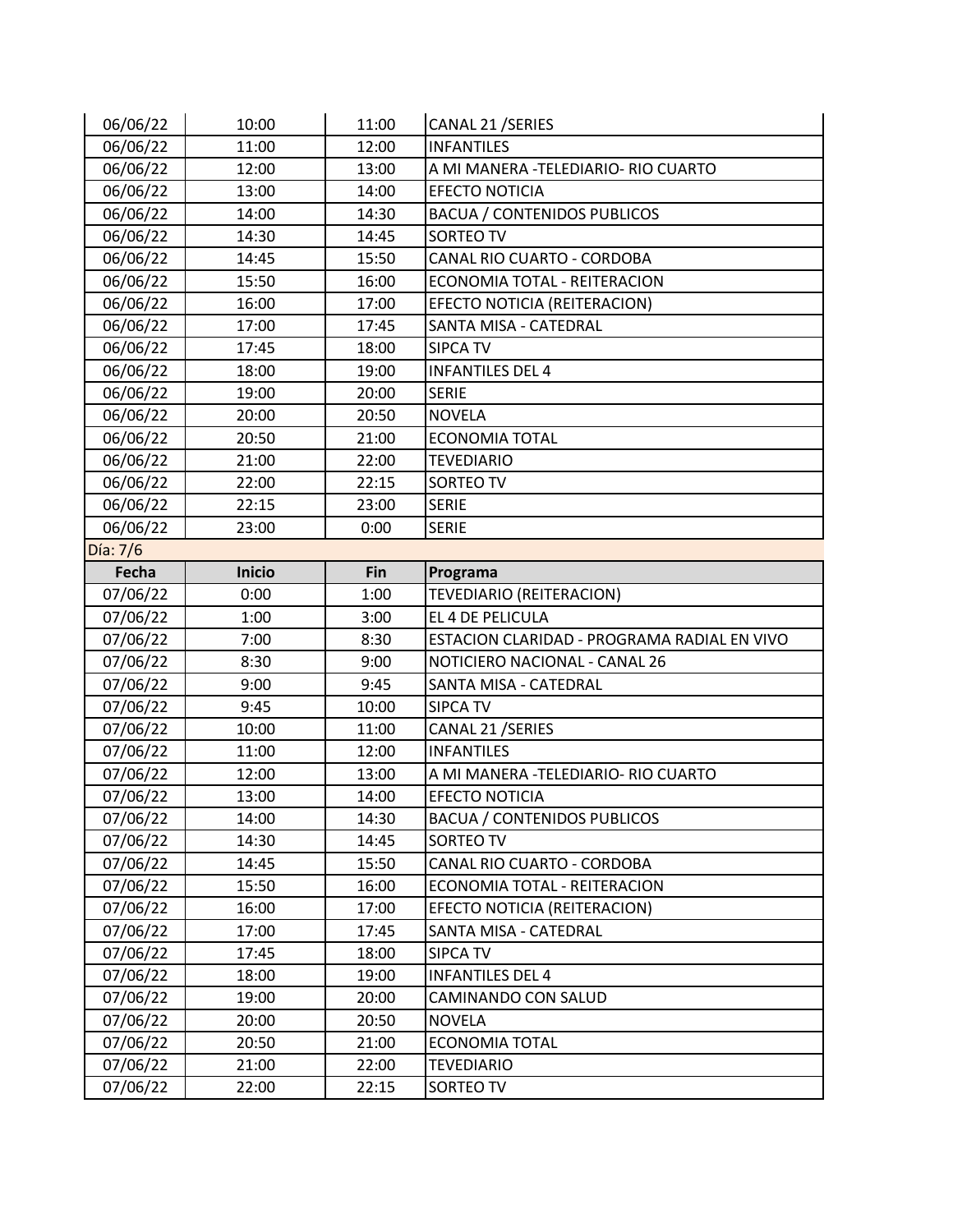| 07/06/22 | 22:15         | 23:00 | <b>SERIE</b>                                |
|----------|---------------|-------|---------------------------------------------|
| 07/06/22 | 23:00         | 0:00  | <b>FIERROS</b>                              |
| Día: 8/6 |               |       |                                             |
| Fecha    | <b>Inicio</b> | Fin   | Programa                                    |
| 08/06/22 | 0:00          | 1:00  | TEVEDIARIO (REITERACION)                    |
| 08/06/22 | 1:00          | 3:00  | EL 4 DE PELICULA                            |
| 08/06/22 | 7:00          | 8:30  | ESTACION CLARIDAD - PROGRAMA RADIAL EN VIVO |
| 08/06/22 | 8:30          | 9:00  | NOTICIERO NACIONAL - CANAL 26               |
| 08/06/22 | 9:00          | 9:45  | SANTA MISA - CATEDRAL                       |
| 08/06/22 | 9:45          | 10:00 | <b>SIPCA TV</b>                             |
| 08/06/22 | 10:00         | 11:00 | CANAL 21 / SERIES                           |
| 08/06/22 | 11:00         | 12:00 | <b>INFANTILES</b>                           |
| 08/06/22 | 12:00         | 13:00 | A MI MANERA - TELEDIARIO- RIO CUARTO        |
| 08/06/22 | 13:00         | 14:00 | <b>EFECTO NOTICIA</b>                       |
| 08/06/22 | 14:00         | 14:30 | <b>BACUA / CONTENIDOS PUBLICOS</b>          |
| 08/06/22 | 14:30         | 14:45 | SORTEO TV                                   |
| 08/06/22 | 14:45         | 15:50 | <b>FIERROS</b>                              |
| 08/06/22 | 15:50         | 16:00 | ECONOMIA TOTAL - REITERACION                |
| 08/06/22 | 16:00         | 17:00 | EFECTO NOTICIA (REITERACION)                |
| 08/06/22 | 17:00         | 17:45 | SANTA MISA - CATEDRAL                       |
| 08/06/22 | 17:45         | 18:00 | <b>SIPCA TV</b>                             |
| 08/06/22 | 18:00         | 19:00 | <b>INFANTILES DEL 4</b>                     |
| 08/06/22 | 19:00         | 20:00 | DIOS ESTA AQUI                              |
| 08/06/22 | 20:00         | 20:50 | <b>NOVELA</b>                               |
| 08/06/22 | 20:50         | 21:00 | <b>ECONOMIA TOTAL</b>                       |
| 08/06/22 | 21:00         | 22:00 | <b>TEVEDIARIO</b>                           |
| 08/06/22 | 22:00         | 22:15 | SORTEO TV                                   |
| 08/06/22 | 22:15         | 23:00 | PUYUTANO SOOY                               |
| 08/06/22 | 23:00         | 0:00  | <b>SERIE</b>                                |
| Día: 9/6 |               |       |                                             |
| Fecha    | <b>Inicio</b> | Fin   | Programa                                    |
| 09/06/22 | 0:00          | 1:00  | TEVEDIARIO (REITERACION)                    |
| 09/06/22 | 1:00          | 3:00  | EL 4 DE PELICULA                            |
| 09/06/22 | 7:00          | 8:30  | ESTACION CLARIDAD - PROGRAMA RADIAL EN VIVO |
| 09/06/22 | 8:30          | 9:00  | NOTICIERO NACIONAL - CANAL 26               |
| 09/06/22 | 9:00          | 9:45  | SANTA MISA - CATEDRAL                       |
| 09/06/22 | 9:45          | 10:00 | <b>SIPCA TV</b>                             |
| 09/06/22 | 10:00         | 11:00 | CANAL 21 / SERIES                           |
| 09/06/22 | 11:00         | 12:00 | <b>INFANTILES</b>                           |
| 09/06/22 | 12:00         | 13:00 | A MI MANERA -TELEDIARIO- RIO CUARTO         |
| 09/06/22 | 13:00         | 14:00 | EFECTO NOTICIA                              |
| 09/06/22 | 14:00         | 14:30 | <b>TURISMO ARGENTINO</b>                    |
| 09/06/22 | 14:30         | 14:45 | SORTEO TV                                   |
| 09/06/22 | 14:45         | 15:50 | CANAL RIO CUARTO - CORDOBA                  |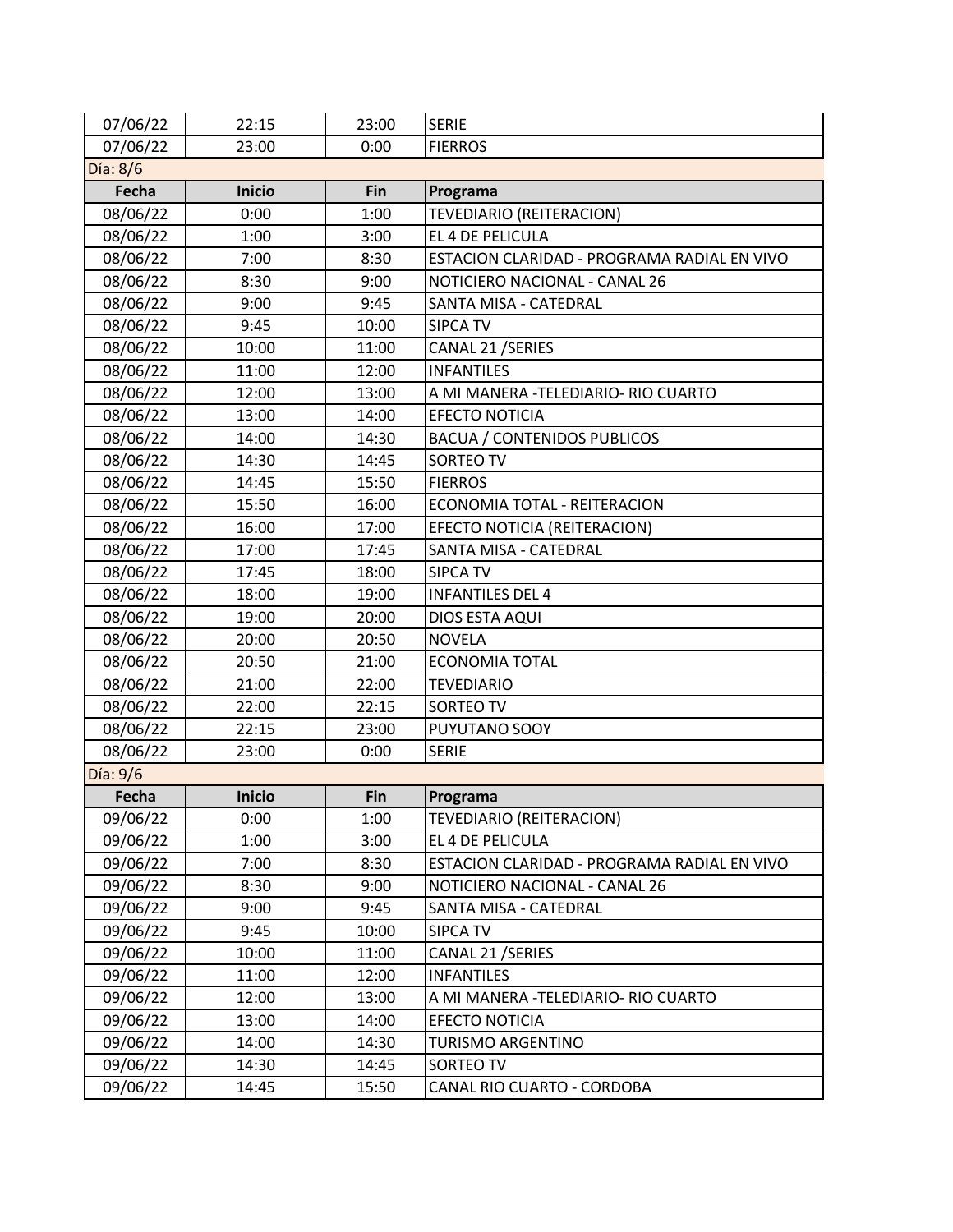| 09/06/22    | 15:50         | 16:00 | ECONOMIA TOTAL - REITERACION                |
|-------------|---------------|-------|---------------------------------------------|
| 09/06/22    | 16:00         | 17:00 | EFECTO NOTICIA (REITERACION)                |
| 09/06/22    | 17:00         | 17:45 | SANTA MISA - CATEDRAL                       |
| 09/06/22    | 17:45         | 18:00 | <b>SIPCA TV</b>                             |
| 09/06/22    | 18:00         | 19:00 | <b>INFANTILES DEL 4</b>                     |
| 09/06/22    | 19:00         | 20:00 | <b>SERIE</b>                                |
| 09/06/22    | 20:00         | 20:50 | <b>NOVELA</b>                               |
| 09/06/22    | 20:50         | 21:00 | <b>ECONOMIA TOTAL</b>                       |
| 09/06/22    | 21:00         | 22:00 | <b>TEVEDIARIO</b>                           |
| 09/06/22    | 22:00         | 22:15 | <b>SORTEO TV</b>                            |
| 09/06/22    | 22:15         | 23:00 | <b>ECONOMIA EN VIVO</b>                     |
| 09/06/22    | 23:00         | 0:00  | <b>SERIE</b>                                |
| Día: 10/6   |               |       |                                             |
| Fecha       | <b>Inicio</b> | Fin   | Programa                                    |
| 10/06/22    | 0:00          | 1:00  | TEVEDIARIO (REITERACION)                    |
| 10/06/22    | 1:00          | 3:00  | EL 4 DE PELICULA                            |
| 10/06/22    | 7:00          | 8:30  | ESTACION CLARIDAD - PROGRAMA RADIAL EN VIVO |
| 10/06/22    | 8:30          | 9:00  | NOTICIERO NACIONAL - CANAL 26               |
| 10/06/22    | 9:00          | 9:45  | SANTA MISA - CATEDRAL                       |
| 10/06/22    | 9:45          | 10:00 | <b>SIPCA TV</b>                             |
| 10/06/22    | 10:00         | 11:00 | CANAL 21 / SERIES                           |
| 10/06/22    | 11:00         | 12:00 | <b>INFANTILES</b>                           |
| 10/06/22    | 12:00         | 13:00 | A MI MANERA -TELEDIARIO- RIO CUARTO         |
| 10/06/22    | 13:00         | 14:00 | <b>EFECTO NOTICIA</b>                       |
| 10/06/22    | 14:00         | 14:30 | <b>INSTANTANEAS SANJUANINAS</b>             |
| 10/06/22    | 14:30         | 14:45 | SORTEO TV                                   |
| 10/06/22    | 14:45         | 15:50 | CANAL RIO CUARTO - CORDOBA                  |
| 10/06/22    | 15:50         | 16:00 | ECONOMIA TOTAL - REITERACION                |
| 10/06/22    | 16:00         | 17:00 | EFECTO NOTICIA (REITERACION)                |
| 10/06/22    | 17:00         | 17:45 | SANTA MISA - CATEDRAL                       |
| 10/06/22    | 17:45         | 18:00 | <b>SIPCA TV</b>                             |
| 10/06/22    | 18:00         | 19:00 | <b>INFANTILES DEL 4</b>                     |
| 10/06/22    | 19:00         | 20:00 | <b>SERIE</b>                                |
| 10/06/22    | 20:00         | 20:50 | <b>NOVELA</b>                               |
| 10/06/22    | 20:50         | 21:00 | <b>ECONOMIA TOTAL</b>                       |
| 10/06/22    | 21:00         | 22:00 | <b>TEVEDIARIO</b>                           |
| 10/06/22    | 22:00         | 22:15 | SORTEO TV                                   |
| 10/06/22    | 22:15         | 23:00 | HONRAR LA VIDA                              |
| 10/06/22    | 23:00         | 0:00  | <b>SERIE</b>                                |
| Día: $11/6$ |               |       |                                             |
| Fecha       | <b>Inicio</b> | Fin   | Programa                                    |
| 11/06/22    | 0:00          | 1:00  | TEVEDIARIO (REITERACION)                    |
| 11/06/22    | 1:00          | 3:00  | EL 4 DE PELICULA                            |
| 11/06/22    | 7:00          | 9:00  | NOTICIERO NACIONAL - CANAL 26               |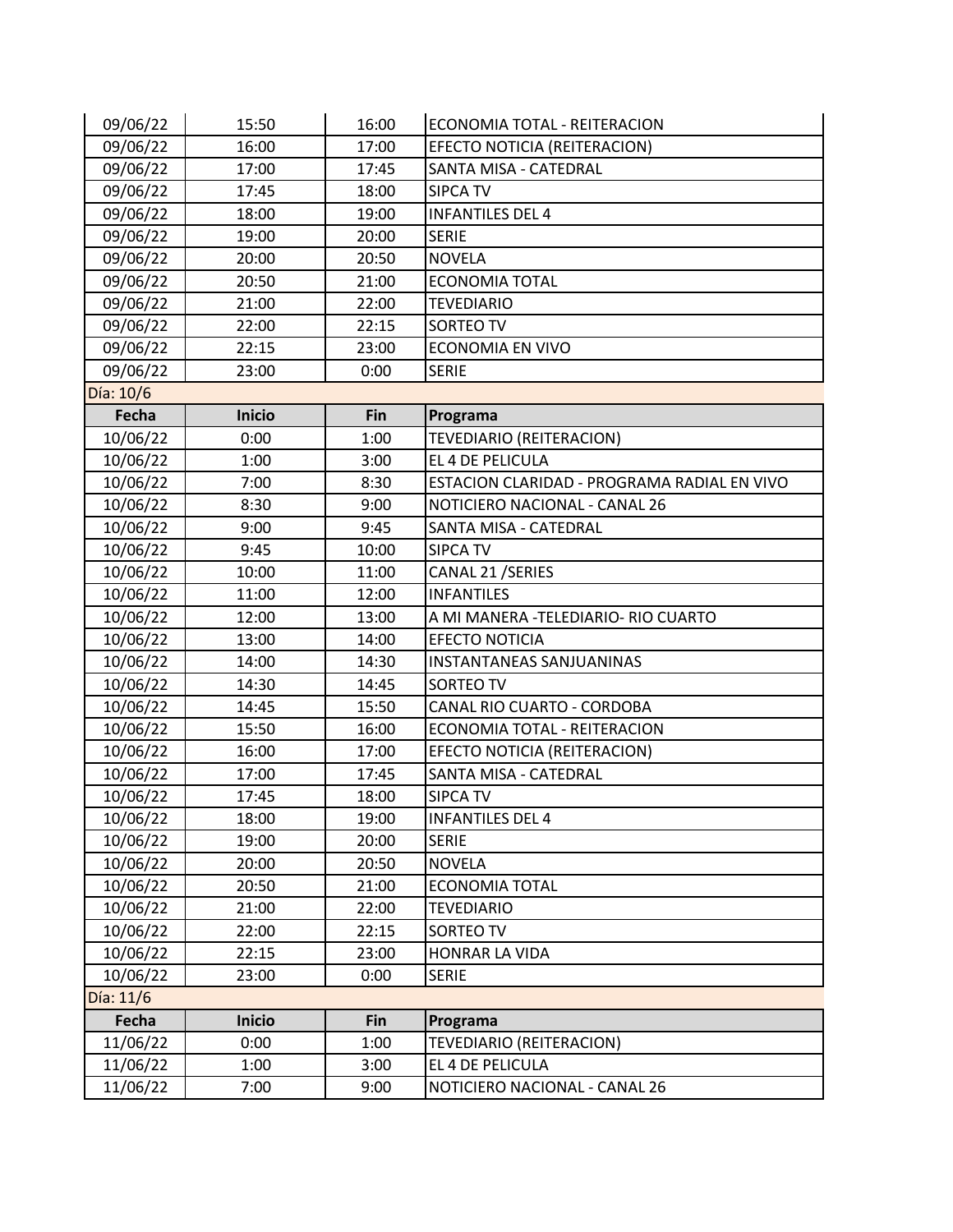| 11/06/22  | 9:00          | 9:45  | SANTA MISA - CATEDRAL                       |
|-----------|---------------|-------|---------------------------------------------|
| 11/06/22  | 9:45          | 10:00 | <b>SIPCA TV</b>                             |
| 11/06/22  | 10:00         | 10:30 | <b>COMPARTIENDO CON JESUS</b>               |
| 11/06/22  | 10:30         | 11:00 | <b>SUPREMO AMOR</b>                         |
| 11/06/22  | 11:00         | 11:30 | CANAL 21                                    |
| 11/06/22  | 11:30         | 12:00 | UNA VENTANA A LA FE - SIPCA TV              |
| 11/06/22  | 12:00         | 13:00 | <b>INFANTILES</b>                           |
| 11/06/22  | 13:00         | 14:00 | TURISMO Y HOSPITALIDAD - CANAL 26           |
| 11/06/22  | 14:00         | 15:00 | CAMINO A LA SALUD                           |
| 11/06/22  | 15:00         | 16:00 | RESUMEN SEMANAL - NOTICIAS                  |
| 11/06/22  | 16:00         | 17:00 | <b>INFANTILES DEL 4</b>                     |
| 11/06/22  | 17:00         | 17:45 | SANTA MISA - CATEDRAL                       |
| 11/06/22  | 17:45         | 18:00 | <b>SIPCA TV</b>                             |
| 11/06/22  | 18:00         | 18:30 | <b>CINE CANAL 4</b>                         |
| 11/06/22  | 18:30         | 18:45 | SORTEO TV                                   |
| 11/06/22  | 18:45         | 20:30 | <b>CINE CANAL 4</b>                         |
| 11/06/22  | 20:30         | 21:00 | <b>ITINERARIO TV</b>                        |
| 11/06/22  | 21:00         | 22:00 | DIOS ESTA AQUI PARROQUIAL                   |
| 11/06/22  | 22:00         | 23:00 | <b>RECITALES DEL 4</b>                      |
| 11/06/22  | 23:00         | 0:00  | EL 4 DE PELICULA                            |
| Día: 12/6 |               |       |                                             |
| Fecha     | <b>Inicio</b> | Fin   | Programa                                    |
|           |               |       |                                             |
| 12/06/22  | 0:00          | 3:00  | EL 4 DE PELICULA                            |
| 12/06/22  | 7:00          | 9:00  | NOTICIERO NACIONAL - CANAL 26               |
| 12/06/22  | 9:00          | 10:00 | <b>MARINO RESTREPO</b>                      |
| 12/06/22  | 10:00         | 11:30 | CANAL 21                                    |
| 12/06/22  | 11:30         | 12:00 | <b>DIALOGANDO</b>                           |
| 12/06/22  | 12:00         | 13:00 | LA SANTA MISA                               |
| 12/06/22  | 13:00         | 14:00 | A LA CANASTA                                |
| 12/06/22  | 14:00         | 15:00 | RESUMEN SEMANAL - NOTICIAS                  |
| 12/06/22  | 15:00         | 15:30 | <b>GENERACION LIKE</b>                      |
| 12/06/22  | 15:30         | 16:00 | SENTIMIENTO ANIMAL - TELEDIARIO RIO CUARTO  |
| 12/06/22  | 16:00         | 16:30 | DISEÑAR - CANAL 13 RIO CUARTO               |
| 12/06/22  | 16:30         | 17:00 | <b>INFANTILES</b>                           |
| 12/06/22  | 17:00         | 17:45 | SANTA MISA - CATEDRAL                       |
| 12/06/22  | 17:45         | 18:00 | <b>SIPCA TV</b>                             |
| 12/06/22  | 18:00         | 20:00 | <b>CINE CANAL 4</b>                         |
| 12/06/22  | 20:00         | 20:30 | <b>EVENTOS Y ACTUALIDAD</b>                 |
| 12/06/22  | 20:30         | 0:00  | EL 4 DE PELICULA                            |
| Día: 13/6 |               |       |                                             |
| Fecha     | <b>Inicio</b> | Fin   | Programa                                    |
| 13/06/22  | 0:00          | 3:00  | EL 4 DE PELICULA                            |
| 13/06/22  | 7:00          | 8:30  | ESTACION CLARIDAD - PROGRAMA RADIAL EN VIVO |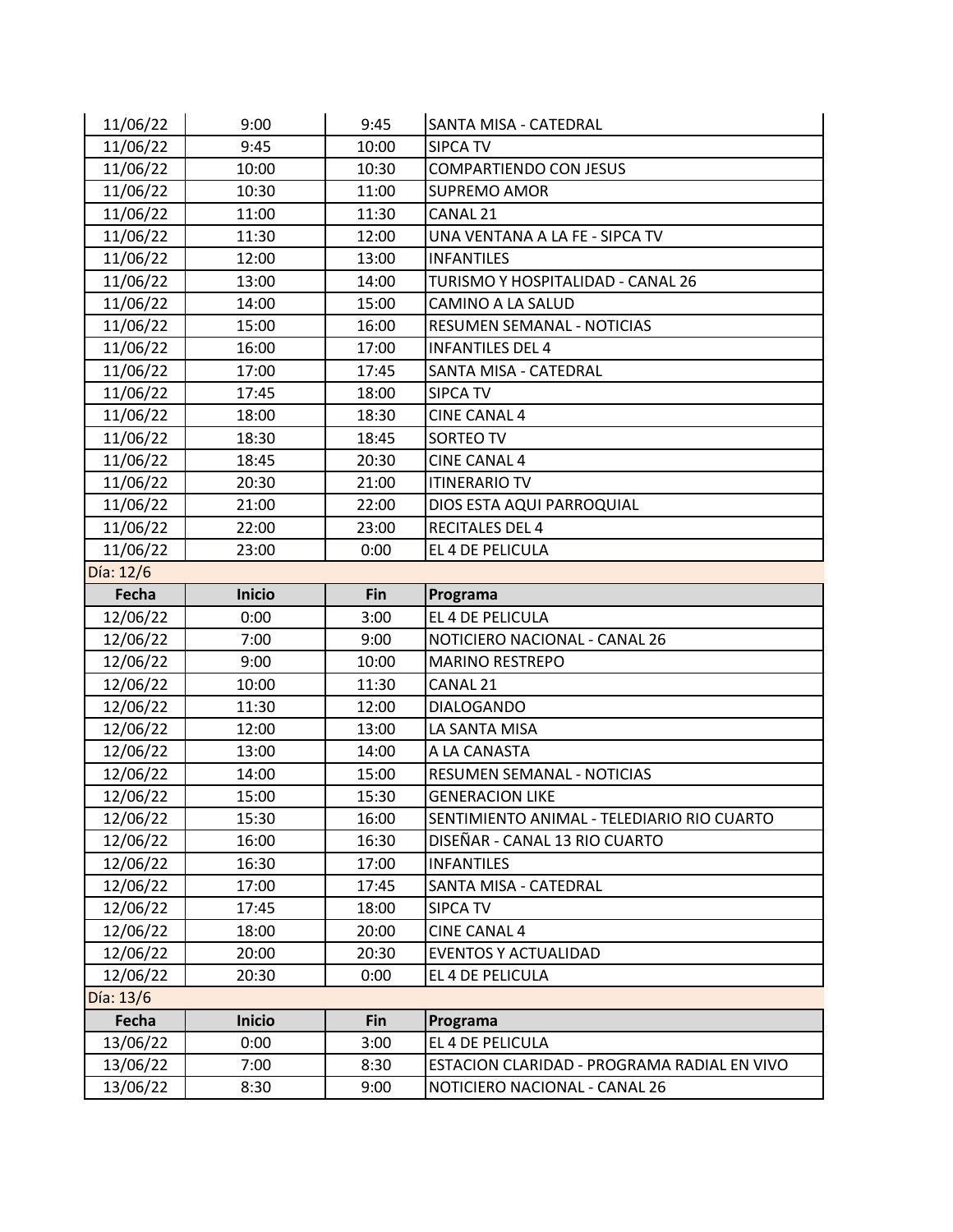| 13/06/22  | 9:00          | 9:45  | SANTA MISA - CATEDRAL                       |
|-----------|---------------|-------|---------------------------------------------|
| 13/06/22  | 9:45          | 10:00 | <b>SIPCA TV</b>                             |
| 13/06/22  | 10:00         | 11:00 | CANAL 21 / SERIES                           |
| 13/06/22  | 11:00         | 12:00 | <b>INFANTILES</b>                           |
| 13/06/22  | 12:00         | 13:00 | A MI MANERA - TELEDIARIO- RIO CUARTO        |
| 13/06/22  | 13:00         | 14:00 | <b>EFECTO NOTICIA</b>                       |
| 13/06/22  | 14:00         | 14:30 | <b>BACUA / CONTENIDOS PUBLICOS</b>          |
| 13/06/22  | 14:30         | 14:45 | SORTEO TV                                   |
| 13/06/22  | 14:45         | 15:50 | CANAL RIO CUARTO - CORDOBA                  |
| 13/06/22  | 15:50         | 16:00 | ECONOMIA TOTAL - REITERACION                |
| 13/06/22  | 16:00         | 17:00 | EFECTO NOTICIA (REITERACION)                |
| 13/06/22  | 17:00         | 17:45 | SANTA MISA - CATEDRAL                       |
| 13/06/22  | 17:45         | 18:00 | <b>SIPCA TV</b>                             |
| 13/06/22  | 18:00         | 19:00 | <b>INFANTILES DEL 4</b>                     |
| 13/06/22  | 19:00         | 20:00 | <b>SERIE</b>                                |
| 13/06/22  | 20:00         | 20:50 | <b>NOVELA</b>                               |
| 13/06/22  | 20:50         | 21:00 | <b>ECONOMIA TOTAL</b>                       |
| 13/06/22  | 21:00         | 22:00 | <b>TEVEDIARIO</b>                           |
| 13/06/22  | 22:00         | 22:15 | SORTEO TV                                   |
| 13/06/22  | 22:15         | 23:00 | <b>SERIE</b>                                |
| 13/06/22  | 23:00         | 0:00  | <b>SERIE</b>                                |
| Día: 14/6 |               |       |                                             |
|           |               |       |                                             |
| Fecha     | <b>Inicio</b> | Fin   | Programa                                    |
| 14/06/22  | 0:00          | 1:00  | TEVEDIARIO (REITERACION)                    |
| 14/06/22  | 1:00          | 3:00  | EL 4 DE PELICULA                            |
| 14/06/22  | 7:00          | 8:30  | ESTACION CLARIDAD - PROGRAMA RADIAL EN VIVO |
| 14/06/22  | 8:30          | 9:00  | NOTICIERO NACIONAL - CANAL 26               |
| 14/06/22  | 9:00          | 9:45  | SANTA MISA - CATEDRAL                       |
| 14/06/22  | 9:45          | 10:00 | <b>SIPCA TV</b>                             |
| 14/06/22  | 10:00         | 11:00 | CANAL 21 / SERIES                           |
| 14/06/22  | 11:00         | 12:00 | <b>INFANTILES</b>                           |
| 14/06/22  | 12:00         | 13:00 | A MI MANERA - TELEDIARIO- RIO CUARTO        |
| 14/06/22  | 13:00         | 14:00 | <b>EFECTO NOTICIA</b>                       |
| 14/06/22  | 14:00         | 14:30 | <b>BACUA / CONTENIDOS PUBLICOS</b>          |
| 14/06/22  | 14:30         | 14:45 | SORTEO TV                                   |
| 14/06/22  | 14:45         | 15:50 | CANAL RIO CUARTO - CORDOBA                  |
| 14/06/22  | 15:50         | 16:00 | ECONOMIA TOTAL - REITERACION                |
| 14/06/22  | 16:00         | 17:00 | EFECTO NOTICIA (REITERACION)                |
| 14/06/22  | 17:00         | 17:45 | SANTA MISA - CATEDRAL                       |
| 14/06/22  | 17:45         | 18:00 | <b>SIPCA TV</b>                             |
| 14/06/22  | 18:00         | 19:00 | <b>INFANTILES DEL 4</b>                     |
| 14/06/22  | 19:00         | 20:00 | CAMINANDO CON SALUD                         |
| 14/06/22  | 20:00         | 20:50 | <b>NOVELA</b>                               |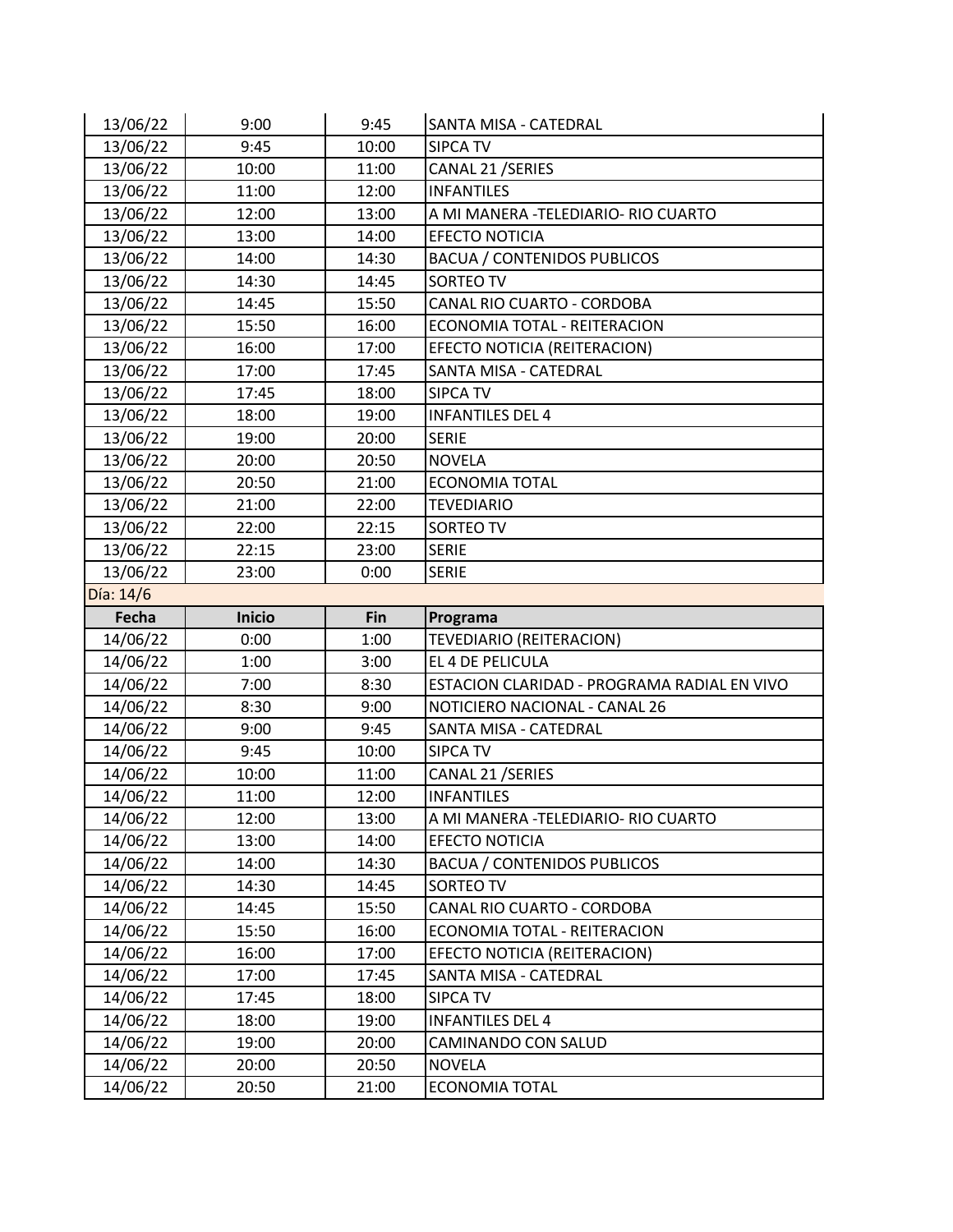| 14/06/22  | 21:00         | 22:00 | <b>TEVEDIARIO</b>                           |
|-----------|---------------|-------|---------------------------------------------|
| 14/06/22  | 22:00         | 22:15 | SORTEO TV                                   |
| 14/06/22  | 22:15         | 23:00 | <b>SERIE</b>                                |
| 14/06/22  | 23:00         | 0:00  | <b>FIERROS</b>                              |
| Día: 15/6 |               |       |                                             |
| Fecha     | <b>Inicio</b> | Fin   | Programa                                    |
| 15/06/22  | 0:00          | 1:00  | TEVEDIARIO (REITERACION)                    |
| 15/06/22  | 1:00          | 3:00  | EL 4 DE PELICULA                            |
| 15/06/22  | 7:00          | 8:30  | ESTACION CLARIDAD - PROGRAMA RADIAL EN VIVO |
| 15/06/22  | 8:30          | 9:00  | NOTICIERO NACIONAL - CANAL 26               |
| 15/06/22  | 9:00          | 9:45  | SANTA MISA - CATEDRAL                       |
| 15/06/22  | 9:45          | 10:00 | <b>SIPCA TV</b>                             |
| 15/06/22  | 10:00         | 11:00 | CANAL 21 / SERIES                           |
| 15/06/22  | 11:00         | 12:00 | <b>INFANTILES</b>                           |
| 15/06/22  | 12:00         | 13:00 | A MI MANERA -TELEDIARIO- RIO CUARTO         |
| 15/06/22  | 13:00         | 14:00 | <b>EFECTO NOTICIA</b>                       |
| 15/06/22  | 14:00         | 14:30 | <b>BACUA / CONTENIDOS PUBLICOS</b>          |
| 15/06/22  | 14:30         | 14:45 | <b>SORTEO TV</b>                            |
| 15/06/22  | 14:45         | 15:50 | <b>FIERROS</b>                              |
| 15/06/22  | 15:50         | 16:00 | ECONOMIA TOTAL - REITERACION                |
| 15/06/22  | 16:00         | 17:00 | EFECTO NOTICIA (REITERACION)                |
| 15/06/22  | 17:00         | 17:45 | SANTA MISA - CATEDRAL                       |
| 15/06/22  | 17:45         | 18:00 | <b>SIPCA TV</b>                             |
| 15/06/22  | 18:00         | 19:00 | <b>INFANTILES DEL 4</b>                     |
| 15/06/22  | 19:00         | 20:00 | DIOS ESTA AQUI                              |
| 15/06/22  | 20:00         | 20:50 | <b>NOVELA</b>                               |
| 15/06/22  | 20:50         | 21:00 | <b>ECONOMIA TOTAL</b>                       |
| 15/06/22  | 21:00         | 22:00 | <b>TEVEDIARIO</b>                           |
| 15/06/22  | 22:00         | 22:15 | <b>SORTEO TV</b>                            |
| 15/06/22  | 22:15         | 23:00 | PUYUTANO SOOY                               |
| 15/06/22  | 23:00         | 0:00  | <b>SERIE</b>                                |
| Día: 16/6 |               |       |                                             |
| Fecha     | <b>Inicio</b> | Fin   | Programa                                    |
| 16/06/22  | 0:00          | 1:00  | TEVEDIARIO (REITERACION)                    |
| 16/06/22  | 1:00          | 3:00  | EL 4 DE PELICULA                            |
| 16/06/22  | 7:00          | 8:30  | ESTACION CLARIDAD - PROGRAMA RADIAL EN VIVO |
| 16/06/22  | 8:30          | 9:00  | NOTICIERO NACIONAL - CANAL 26               |
| 16/06/22  | 9:00          | 9:45  | SANTA MISA - CATEDRAL                       |
| 16/06/22  | 9:45          | 10:00 | SIPCA TV                                    |
| 16/06/22  | 10:00         | 11:00 | CANAL 21 / SERIES                           |
| 16/06/22  | 11:00         | 12:00 | <b>INFANTILES</b>                           |
| 16/06/22  | 12:00         | 13:00 | A MI MANERA - TELEDIARIO - RIO CUARTO       |
| 16/06/22  | 13:00         | 14:00 | <b>EFECTO NOTICIA</b>                       |
| 16/06/22  | 14:00         | 14:30 | <b>TURISMO ARGENTINO</b>                    |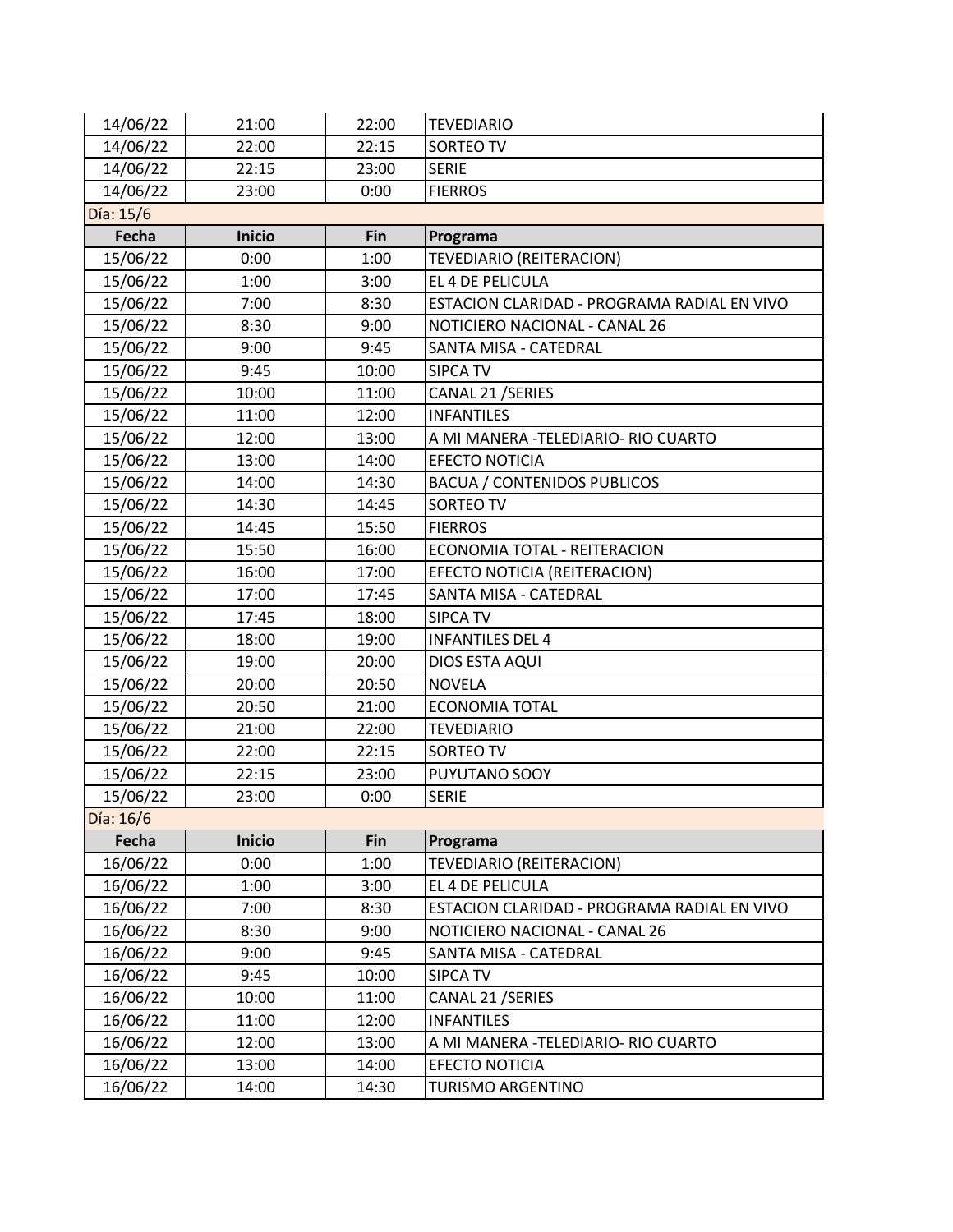| 16/06/22  | 14:30         | 14:45 | SORTEO TV                                   |
|-----------|---------------|-------|---------------------------------------------|
| 16/06/22  | 14:45         | 15:50 | CANAL RIO CUARTO - CORDOBA                  |
| 16/06/22  | 15:50         | 16:00 | ECONOMIA TOTAL - REITERACION                |
| 16/06/22  | 16:00         | 17:00 | EFECTO NOTICIA (REITERACION)                |
| 16/06/22  | 17:00         | 17:45 | SANTA MISA - CATEDRAL                       |
| 16/06/22  | 17:45         | 18:00 | <b>SIPCA TV</b>                             |
| 16/06/22  | 18:00         | 19:00 | <b>INFANTILES DEL 4</b>                     |
| 16/06/22  | 19:00         | 20:00 | <b>SERIE</b>                                |
| 16/06/22  | 20:00         | 20:50 | <b>NOVELA</b>                               |
| 16/06/22  | 20:50         | 21:00 | <b>ECONOMIA TOTAL</b>                       |
| 16/06/22  | 21:00         | 22:00 | <b>TEVEDIARIO</b>                           |
| 16/06/22  | 22:00         | 22:15 | SORTEO TV                                   |
| 16/06/22  | 22:15         | 23:00 | <b>ECONOMIA EN VIVO</b>                     |
| 16/06/22  | 23:00         | 0:00  | <b>SERIE</b>                                |
| Día: 17/6 |               |       |                                             |
| Fecha     | <b>Inicio</b> | Fin   | Programa                                    |
| 17/06/22  | 0:00          | 1:00  | TEVEDIARIO (REITERACION)                    |
| 17/06/22  | 1:00          | 3:00  | EL 4 DE PELICULA                            |
| 17/06/22  | 7:00          | 8:30  | ESTACION CLARIDAD - PROGRAMA RADIAL EN VIVO |
| 17/06/22  | 8:30          | 9:00  | NOTICIERO NACIONAL - CANAL 26               |
| 17/06/22  | 9:00          | 9:45  | SANTA MISA - CATEDRAL                       |
| 17/06/22  | 9:45          | 10:00 | <b>SIPCA TV</b>                             |
| 17/06/22  | 10:00         | 11:00 | CANAL 21 / SERIES                           |
| 17/06/22  | 11:00         | 12:00 | <b>INFANTILES</b>                           |
| 17/06/22  | 12:00         | 13:00 | A MI MANERA - TELEDIARIO- RIO CUARTO        |
| 17/06/22  | 13:00         | 14:00 | <b>EFECTO NOTICIA</b>                       |
| 17/06/22  | 14:00         | 14:30 | INSTANTANEAS SANJUANINAS                    |
| 17/06/22  | 14:30         | 14:45 | SORTEO TV                                   |
| 17/06/22  | 14:45         | 15:50 | CANAL RIO CUARTO - CORDOBA                  |
| 17/06/22  | 15:50         | 16:00 | ECONOMIA TOTAL - REITERACION                |
| 17/06/22  | 16:00         | 17:00 | EFECTO NOTICIA (REITERACION)                |
| 17/06/22  | 17:00         | 17:45 | SANTA MISA - CATEDRAL                       |
| 17/06/22  | 17:45         | 18:00 | <b>SIPCA TV</b>                             |
| 17/06/22  | 18:00         | 19:00 | <b>INFANTILES DEL 4</b>                     |
| 17/06/22  | 19:00         | 20:00 | <b>SERIE</b>                                |
| 17/06/22  | 20:00         | 20:50 | <b>NOVELA</b>                               |
| 17/06/22  | 20:50         | 21:00 | <b>ECONOMIA TOTAL</b>                       |
| 17/06/22  | 21:00         | 22:00 | <b>TEVEDIARIO</b>                           |
| 17/06/22  | 22:00         | 22:15 | SORTEO TV                                   |
| 17/06/22  | 22:15         | 23:00 | HONRAR LA VIDA                              |
| 17/06/22  | 23:00         | 0:00  | <b>SERIE</b>                                |
| Día: 18/6 |               |       |                                             |
| Fecha     | <b>Inicio</b> | Fin   | Programa                                    |
| 18/06/22  | 0:00          | 1:00  | TEVEDIARIO (REITERACION)                    |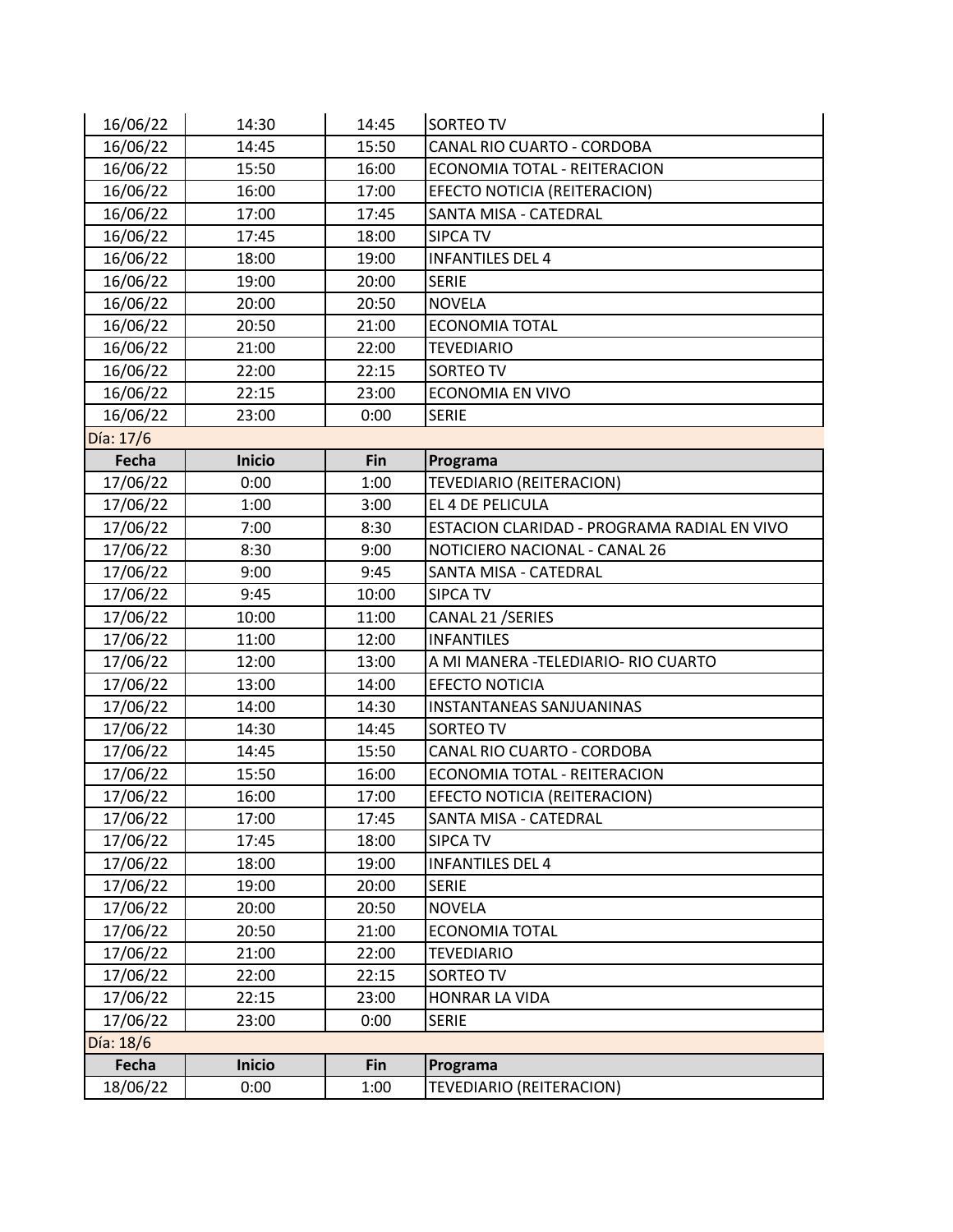| 18/06/22  | 1:00          | 3:00  | EL 4 DE PELICULA                           |
|-----------|---------------|-------|--------------------------------------------|
| 18/06/22  | 7:00          | 9:00  | NOTICIERO NACIONAL - CANAL 26              |
| 18/06/22  | 9:00          | 9:45  | SANTA MISA - CATEDRAL                      |
| 18/06/22  | 9:45          | 10:00 | <b>SIPCA TV</b>                            |
| 18/06/22  | 10:00         | 10:30 | <b>COMPARTIENDO CON JESUS</b>              |
| 18/06/22  | 10:30         | 11:00 | <b>SUPREMO AMOR</b>                        |
| 18/06/22  | 11:00         | 11:30 | CANAL 21                                   |
| 18/06/22  | 11:30         | 12:00 | UNA VENTANA A LA FE - SIPCA TV             |
| 18/06/22  | 12:00         | 13:00 | <b>INFANTILES</b>                          |
| 18/06/22  | 13:00         | 14:00 | TURISMO Y HOSPITALIDAD - CANAL 26          |
| 18/06/22  | 14:00         | 15:00 | CAMINO A LA SALUD                          |
| 18/06/22  | 15:00         | 16:00 | RESUMEN SEMANAL - NOTICIAS                 |
| 18/06/22  | 16:00         | 17:00 | <b>INFANTILES DEL 4</b>                    |
| 18/06/22  | 17:00         | 17:45 | SANTA MISA - CATEDRAL                      |
| 18/06/22  | 17:45         | 18:00 | <b>SIPCA TV</b>                            |
| 18/06/22  | 18:00         | 18:30 | <b>CINE CANAL 4</b>                        |
| 18/06/22  | 18:30         | 18:45 | SORTEO TV                                  |
| 18/06/22  | 18:45         | 20:30 | <b>CINE CANAL 4</b>                        |
| 18/06/22  | 20:30         | 21:00 | <b>ITINERARIO TV</b>                       |
| 18/06/22  | 21:00         | 22:00 | DIOS ESTA AQUI PARROQUIAL                  |
| 18/06/22  | 22:00         | 23:00 | <b>RECITALES DEL 4</b>                     |
| 18/06/22  | 23:00         | 0:00  | EL 4 DE PELICULA                           |
|           |               |       |                                            |
| Día: 19/6 |               |       |                                            |
| Fecha     | <b>Inicio</b> | Fin   | Programa                                   |
| 19/06/22  | 0:00          | 3:00  | EL 4 DE PELICULA                           |
| 19/06/22  | 7:00          | 9:00  | NOTICIERO NACIONAL - CANAL 26              |
| 19/06/22  | 9:00          | 10:00 | <b>MARINO RESTREPO</b>                     |
| 19/06/22  | 10:00         | 11:30 | CANAL 21                                   |
| 19/06/22  | 11:30         | 12:00 | <b>DIALOGANDO</b>                          |
| 19/06/22  | 12:00         | 13:00 | LA SANTA MISA                              |
| 19/06/22  | 13:00         | 14:00 | A LA CANASTA                               |
| 19/06/22  | 14:00         | 15:00 | RESUMEN SEMANAL - NOTICIAS                 |
| 19/06/22  | 15:00         | 15:30 | <b>GENERACION LIKE</b>                     |
| 19/06/22  | 15:30         | 16:00 | SENTIMIENTO ANIMAL - TELEDIARIO RIO CUARTO |
| 19/06/22  | 16:00         | 16:30 | DISEÑAR - CANAL 13 RIO CUARTO              |
| 19/06/22  | 16:30         | 17:00 | <b>INFANTILES</b>                          |
| 19/06/22  | 17:00         | 17:45 | SANTA MISA - CATEDRAL                      |
| 19/06/22  | 17:45         | 18:00 | <b>SIPCA TV</b>                            |
| 19/06/22  | 18:00         | 20:00 | <b>CINE CANAL 4</b>                        |
| 19/06/22  | 20:00         | 20:30 | <b>EVENTOS Y ACTUALIDAD</b>                |
| 19/06/22  | 20:30         | 0:00  | EL 4 DE PELICULA                           |
| Día: 20/6 |               |       |                                            |
| Fecha     | <b>Inicio</b> | Fin   | Programa                                   |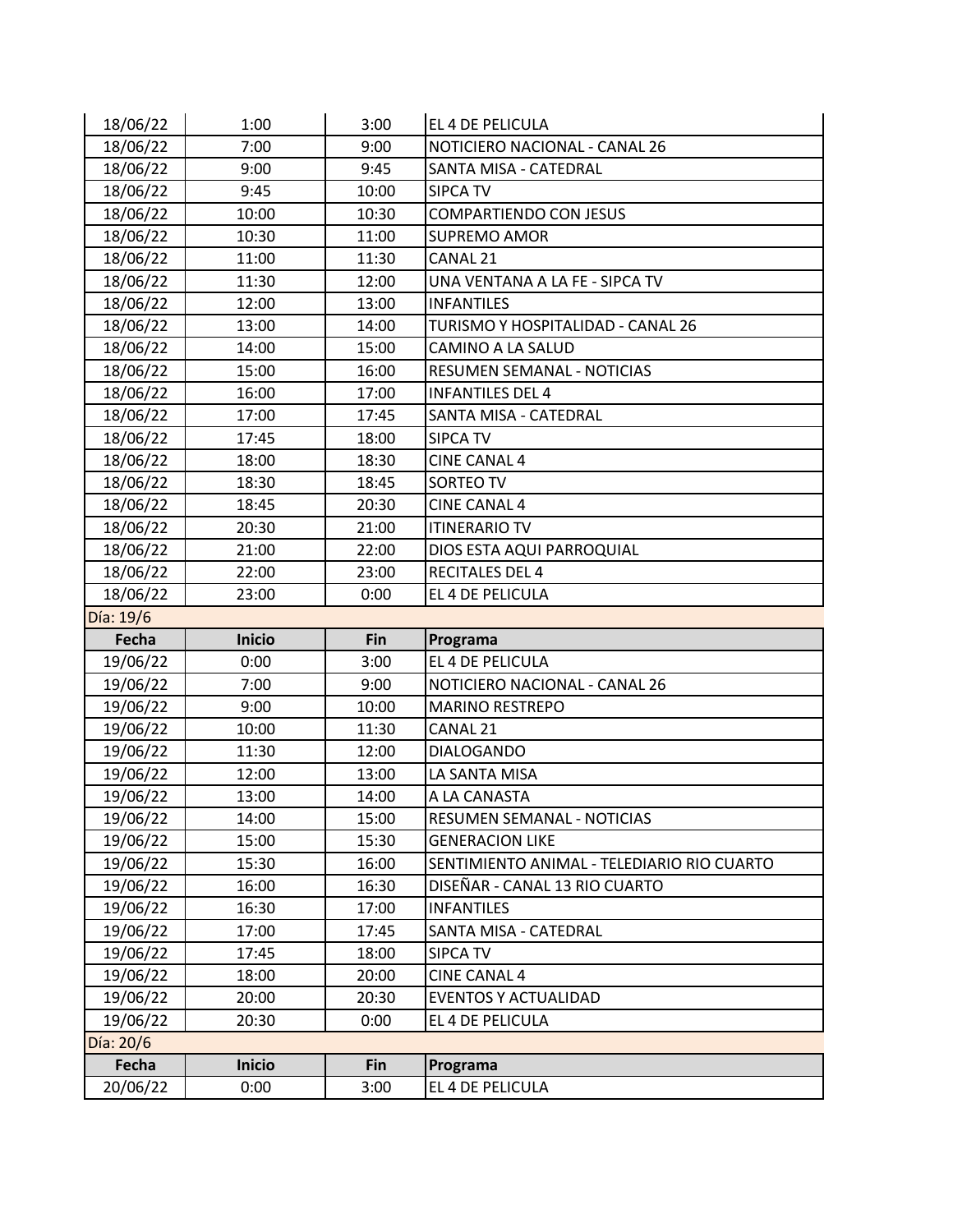| 20/06/22  | 7:00          | 8:30  | ESTACION CLARIDAD - PROGRAMA RADIAL EN VIVO |
|-----------|---------------|-------|---------------------------------------------|
| 20/06/22  | 8:30          | 9:00  | NOTICIERO NACIONAL - CANAL 26               |
| 20/06/22  | 9:00          | 9:45  | SANTA MISA - CATEDRAL                       |
| 20/06/22  | 9:45          | 10:00 | <b>SIPCA TV</b>                             |
| 20/06/22  | 10:00         | 11:00 | CANAL 21 / SERIES                           |
| 20/06/22  | 11:00         | 12:00 | <b>INFANTILES</b>                           |
| 20/06/22  | 12:00         | 13:00 | A MI MANERA - TELEDIARIO- RIO CUARTO        |
| 20/06/22  | 13:00         | 14:00 | <b>EFECTO NOTICIA</b>                       |
| 20/06/22  | 14:00         | 14:30 | <b>BACUA / CONTENIDOS PUBLICOS</b>          |
| 20/06/22  | 14:30         | 14:45 | SORTEO TV                                   |
| 20/06/22  | 14:45         | 15:50 | CANAL RIO CUARTO - CORDOBA                  |
| 20/06/22  | 15:50         | 16:00 | ECONOMIA TOTAL - REITERACION                |
| 20/06/22  | 16:00         | 17:00 | EFECTO NOTICIA (REITERACION)                |
| 20/06/22  | 17:00         | 17:45 | SANTA MISA - CATEDRAL                       |
| 20/06/22  | 17:45         | 18:00 | <b>SIPCA TV</b>                             |
| 20/06/22  | 18:00         | 19:00 | <b>INFANTILES DEL 4</b>                     |
| 20/06/22  | 19:00         | 20:00 | <b>SERIE</b>                                |
| 20/06/22  | 20:00         | 20:50 | <b>NOVELA</b>                               |
| 20/06/22  | 20:50         | 21:00 | <b>ECONOMIA TOTAL</b>                       |
| 20/06/22  | 21:00         | 22:00 | <b>TEVEDIARIO</b>                           |
| 20/06/22  | 22:00         | 22:15 | SORTEO TV                                   |
| 20/06/22  | 22:15         | 23:00 | <b>SERIE</b>                                |
|           |               |       |                                             |
| 20/06/22  | 23:00         | 0:00  | <b>SERIE</b>                                |
| Día: 21/6 |               |       |                                             |
| Fecha     | <b>Inicio</b> | Fin   | Programa                                    |
| 21/06/22  | 0:00          | 1:00  | TEVEDIARIO (REITERACION)                    |
| 21/06/22  | 1:00          | 3:00  | EL 4 DE PELICULA                            |
| 21/06/22  | 7:00          | 8:30  | ESTACION CLARIDAD - PROGRAMA RADIAL EN VIVO |
| 21/06/22  | 8:30          | 9:00  | NOTICIERO NACIONAL - CANAL 26               |
| 21/06/22  | 9:00          | 9:45  | SANTA MISA - CATEDRAL                       |
| 21/06/22  | 9:45          | 10:00 | <b>SIPCA TV</b>                             |
| 21/06/22  | 10:00         | 11:00 | CANAL 21 / SERIES                           |
| 21/06/22  | 11:00         | 12:00 | <b>INFANTILES</b>                           |
| 21/06/22  | 12:00         | 13:00 | A MI MANERA - TELEDIARIO - RIO CUARTO       |
| 21/06/22  | 13:00         | 14:00 | <b>EFECTO NOTICIA</b>                       |
| 21/06/22  | 14:00         | 14:30 | <b>BACUA / CONTENIDOS PUBLICOS</b>          |
| 21/06/22  | 14:30         | 14:45 | SORTEO TV                                   |
| 21/06/22  | 14:45         | 15:50 | CANAL RIO CUARTO - CORDOBA                  |
| 21/06/22  | 15:50         | 16:00 | ECONOMIA TOTAL - REITERACION                |
| 21/06/22  | 16:00         | 17:00 | EFECTO NOTICIA (REITERACION)                |
| 21/06/22  | 17:00         | 17:45 | SANTA MISA - CATEDRAL                       |
| 21/06/22  | 17:45         | 18:00 | <b>SIPCA TV</b>                             |
| 21/06/22  | 18:00         | 19:00 | <b>INFANTILES DEL 4</b>                     |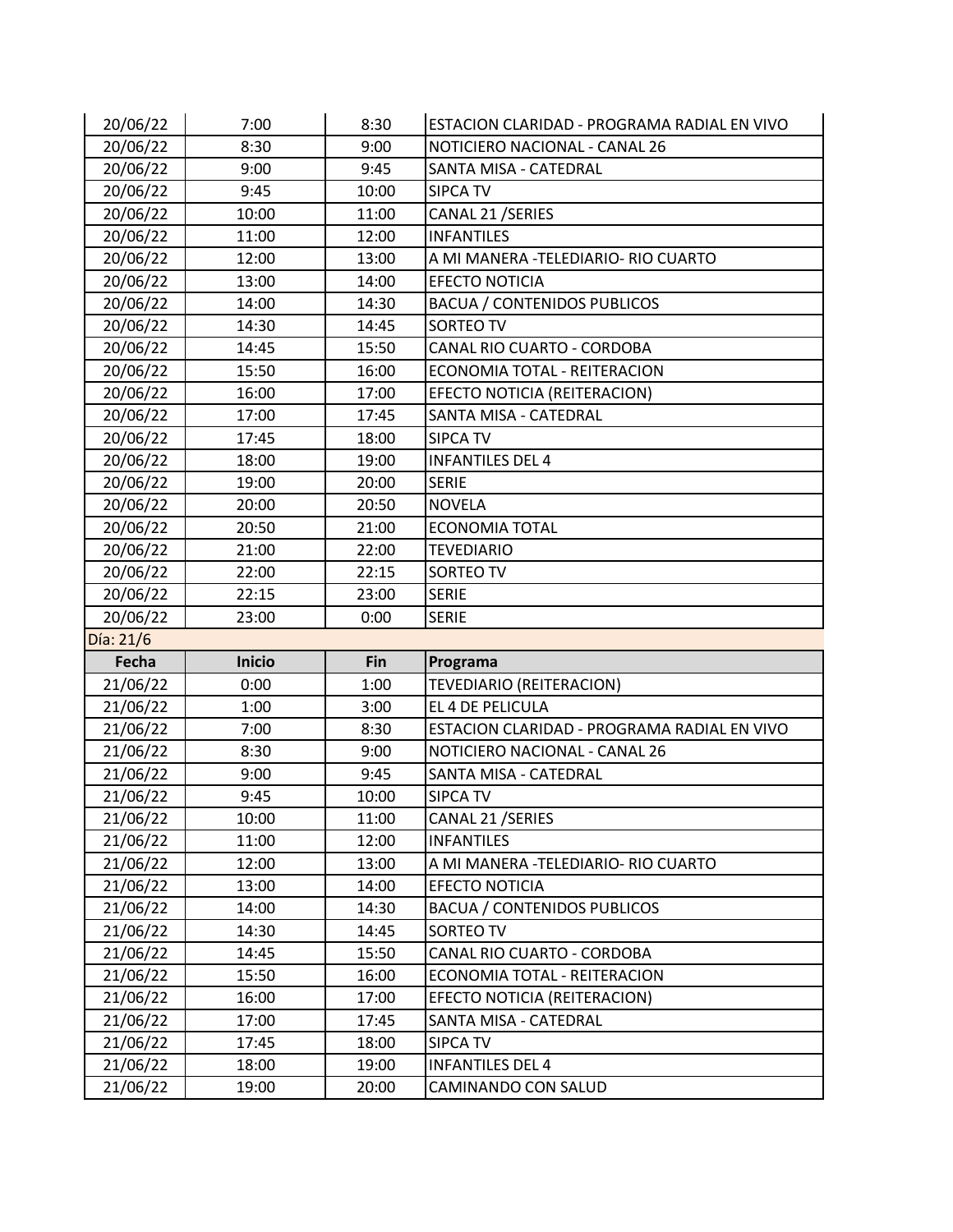| 21/06/22  | 20:00         | 20:50      | <b>NOVELA</b>                               |
|-----------|---------------|------------|---------------------------------------------|
| 21/06/22  | 20:50         | 21:00      | <b>ECONOMIA TOTAL</b>                       |
| 21/06/22  | 21:00         | 22:00      | <b>TEVEDIARIO</b>                           |
| 21/06/22  | 22:00         | 22:15      | <b>SORTEO TV</b>                            |
| 21/06/22  | 22:15         | 23:00      | <b>SERIE</b>                                |
| 21/06/22  | 23:00         | 0:00       | <b>FIERROS</b>                              |
| Día: 22/6 |               |            |                                             |
| Fecha     | <b>Inicio</b> | <b>Fin</b> | Programa                                    |
| 22/06/22  | 0:00          | 1:00       | TEVEDIARIO (REITERACION)                    |
| 22/06/22  | 1:00          | 3:00       | EL 4 DE PELICULA                            |
| 22/06/22  | 7:00          | 8:30       | ESTACION CLARIDAD - PROGRAMA RADIAL EN VIVO |
| 22/06/22  | 8:30          | 9:00       | NOTICIERO NACIONAL - CANAL 26               |
| 22/06/22  | 9:00          | 9:45       | SANTA MISA - CATEDRAL                       |
| 22/06/22  | 9:45          | 10:00      | <b>SIPCA TV</b>                             |
| 22/06/22  | 10:00         | 11:00      | CANAL 21 / SERIES                           |
| 22/06/22  | 11:00         | 12:00      | <b>INFANTILES</b>                           |
| 22/06/22  | 12:00         | 13:00      | A MI MANERA -TELEDIARIO- RIO CUARTO         |
| 22/06/22  | 13:00         | 14:00      | <b>EFECTO NOTICIA</b>                       |
| 22/06/22  | 14:00         | 14:30      | <b>BACUA / CONTENIDOS PUBLICOS</b>          |
| 22/06/22  | 14:30         | 14:45      | SORTEO TV                                   |
| 22/06/22  | 14:45         | 15:50      | <b>FIERROS</b>                              |
| 22/06/22  | 15:50         | 16:00      | ECONOMIA TOTAL - REITERACION                |
| 22/06/22  | 16:00         | 17:00      | EFECTO NOTICIA (REITERACION)                |
| 22/06/22  | 17:00         | 17:45      | SANTA MISA - CATEDRAL                       |
| 22/06/22  | 17:45         | 18:00      | <b>SIPCA TV</b>                             |
| 22/06/22  | 18:00         | 19:00      | <b>INFANTILES DEL 4</b>                     |
| 22/06/22  | 19:00         | 20:00      | DIOS ESTA AQUI                              |
| 22/06/22  | 20:00         | 20:50      | <b>NOVELA</b>                               |
| 22/06/22  | 20:50         | 21:00      | <b>ECONOMIA TOTAL</b>                       |
| 22/06/22  | 21:00         | 22:00      | <b>TEVEDIARIO</b>                           |
| 22/06/22  | 22:00         | 22:15      | <b>SORTEO TV</b>                            |
| 22/06/22  | 22:15         | 23:00      | PUYUTANO SOOY                               |
| 22/06/22  | 23:00         | 0:00       | <b>SERIE</b>                                |
| Día: 23/6 |               |            |                                             |
| Fecha     | <b>Inicio</b> | Fin        | Programa                                    |
| 23/06/22  | 0:00          | 1:00       | TEVEDIARIO (REITERACION)                    |
| 23/06/22  | 1:00          | 3:00       | EL 4 DE PELICULA                            |
| 23/06/22  | 7:00          | 8:30       | ESTACION CLARIDAD - PROGRAMA RADIAL EN VIVO |
| 23/06/22  | 8:30          | 9:00       | NOTICIERO NACIONAL - CANAL 26               |
| 23/06/22  | 9:00          | 9:45       | SANTA MISA - CATEDRAL                       |
| 23/06/22  | 9:45          | 10:00      | <b>SIPCA TV</b>                             |
| 23/06/22  | 10:00         | 11:00      | CANAL 21 / SERIES                           |
| 23/06/22  | 11:00         | 12:00      | <b>INFANTILES</b>                           |
| 23/06/22  | 12:00         | 13:00      | A MI MANERA - TELEDIARIO- RIO CUARTO        |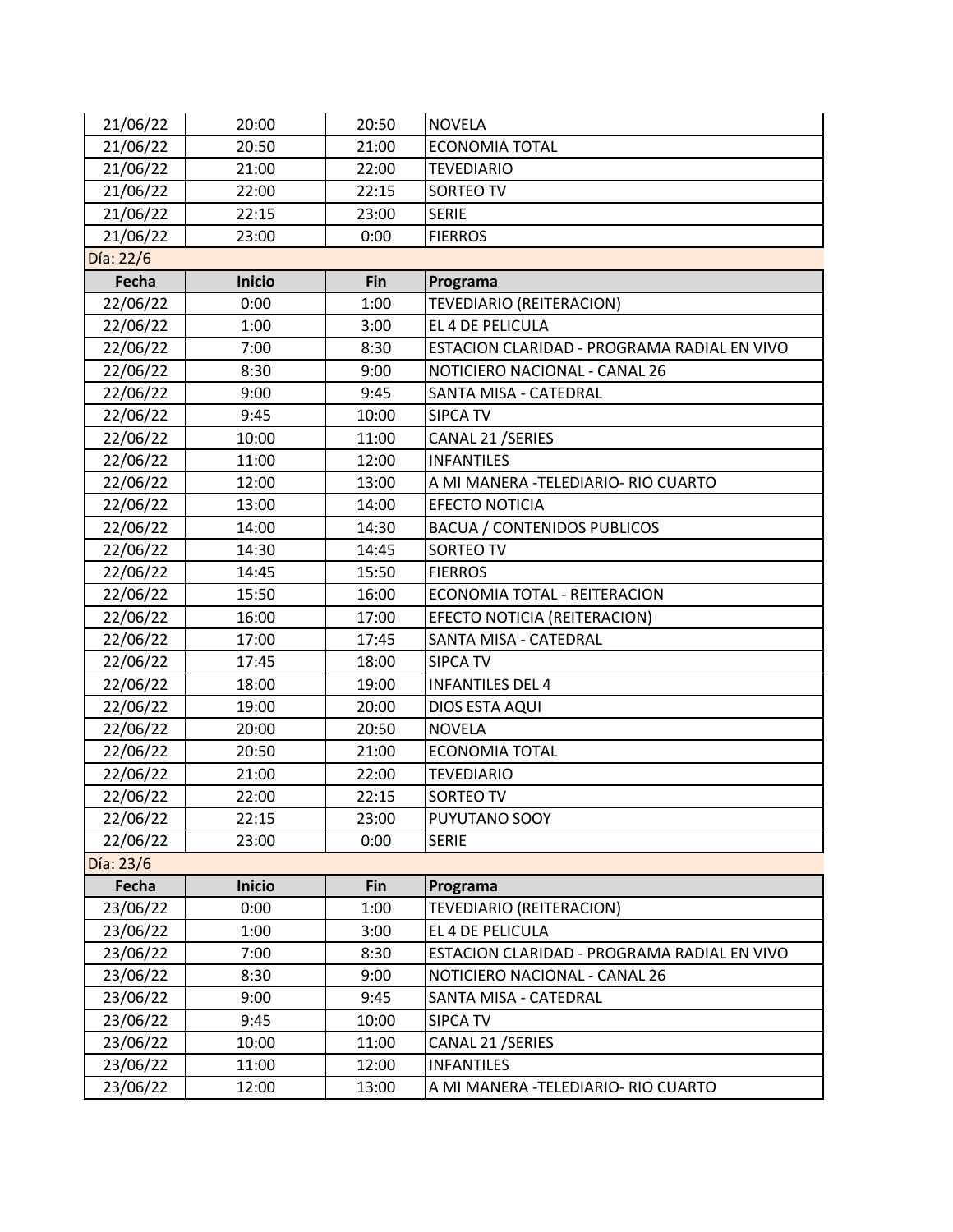| 23/06/22  | 13:00         | 14:00 | <b>EFECTO NOTICIA</b>                       |
|-----------|---------------|-------|---------------------------------------------|
| 23/06/22  | 14:00         | 14:30 | <b>TURISMO ARGENTINO</b>                    |
| 23/06/22  | 14:30         | 14:45 | SORTEO TV                                   |
| 23/06/22  | 14:45         | 15:50 | CANAL RIO CUARTO - CORDOBA                  |
| 23/06/22  | 15:50         | 16:00 | ECONOMIA TOTAL - REITERACION                |
| 23/06/22  | 16:00         | 17:00 | EFECTO NOTICIA (REITERACION)                |
| 23/06/22  | 17:00         | 17:45 | SANTA MISA - CATEDRAL                       |
| 23/06/22  | 17:45         | 18:00 | <b>SIPCA TV</b>                             |
| 23/06/22  | 18:00         | 19:00 | <b>INFANTILES DEL 4</b>                     |
| 23/06/22  | 19:00         | 20:00 | <b>SERIE</b>                                |
| 23/06/22  | 20:00         | 20:50 | <b>NOVELA</b>                               |
| 23/06/22  | 20:50         | 21:00 | <b>ECONOMIA TOTAL</b>                       |
| 23/06/22  | 21:00         | 22:00 | <b>TEVEDIARIO</b>                           |
| 23/06/22  | 22:00         | 22:15 | SORTEO TV                                   |
| 23/06/22  | 22:15         | 23:00 | <b>ECONOMIA EN VIVO</b>                     |
| 23/06/22  | 23:00         | 0:00  | <b>SERIE</b>                                |
| Día: 24/6 |               |       |                                             |
| Fecha     | <b>Inicio</b> | Fin   | Programa                                    |
| 24/06/22  | 0:00          | 1:00  | <b>TEVEDIARIO (REITERACION)</b>             |
| 24/06/22  | 1:00          | 3:00  | EL 4 DE PELICULA                            |
| 24/06/22  | 7:00          | 8:30  | ESTACION CLARIDAD - PROGRAMA RADIAL EN VIVO |
| 24/06/22  | 8:30          | 9:00  | NOTICIERO NACIONAL - CANAL 26               |
| 24/06/22  | 9:00          | 9:45  | SANTA MISA - CATEDRAL                       |
| 24/06/22  | 9:45          | 10:00 | <b>SIPCA TV</b>                             |
| 24/06/22  | 10:00         | 11:00 | CANAL 21 / SERIES                           |
| 24/06/22  | 11:00         | 12:00 | <b>INFANTILES</b>                           |
| 24/06/22  | 12:00         | 13:00 | A MI MANERA - TELEDIARIO- RIO CUARTO        |
| 24/06/22  | 13:00         | 14:00 | <b>EFECTO NOTICIA</b>                       |
| 24/06/22  | 14:00         | 14:30 | INSTANTANEAS SANJUANINAS                    |
| 24/06/22  | 14:30         | 14:45 | SORTEO TV                                   |
| 24/06/22  | 14:45         | 15:50 | CANAL RIO CUARTO - CORDOBA                  |
| 24/06/22  | 15:50         | 16:00 | ECONOMIA TOTAL - REITERACION                |
| 24/06/22  | 16:00         | 17:00 | EFECTO NOTICIA (REITERACION)                |
| 24/06/22  | 17:00         | 17:45 | SANTA MISA - CATEDRAL                       |
| 24/06/22  | 17:45         | 18:00 | SIPCA TV                                    |
| 24/06/22  | 18:00         | 19:00 | <b>INFANTILES DEL 4</b>                     |
| 24/06/22  | 19:00         | 20:00 | <b>SERIE</b>                                |
| 24/06/22  | 20:00         | 20:50 | <b>NOVELA</b>                               |
| 24/06/22  | 20:50         | 21:00 | <b>ECONOMIA TOTAL</b>                       |
| 24/06/22  | 21:00         | 22:00 | <b>TEVEDIARIO</b>                           |
| 24/06/22  | 22:00         | 22:15 | SORTEO TV                                   |
| 24/06/22  | 22:15         | 23:00 | HONRAR LA VIDA                              |
| 24/06/22  | 23:00         | 0:00  | <b>SERIE</b>                                |
| Día: 25/6 |               |       |                                             |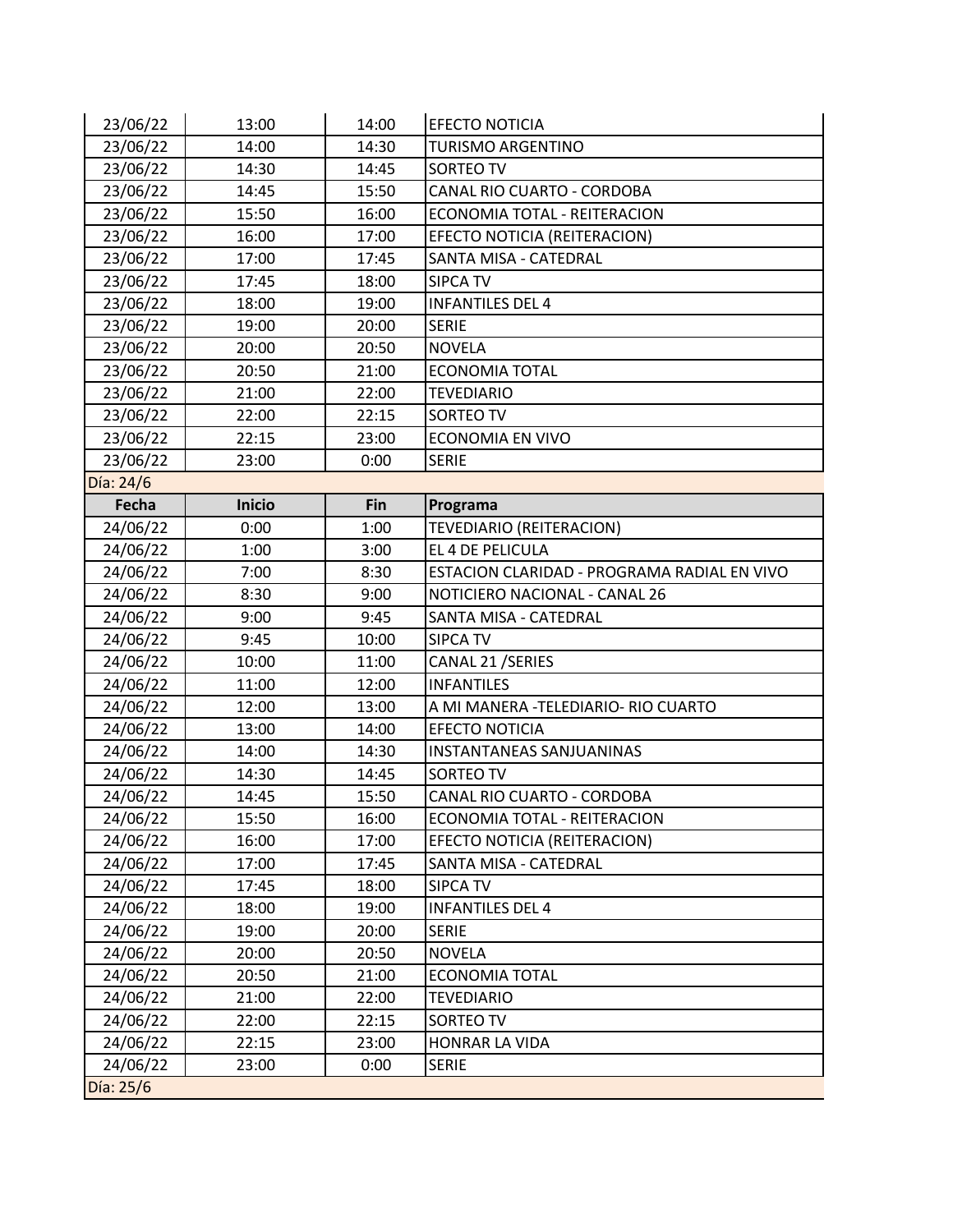| Fecha     | <b>Inicio</b> | Fin        | Programa                                   |
|-----------|---------------|------------|--------------------------------------------|
| 25/06/22  | 0:00          | 1:00       | <b>TEVEDIARIO (REITERACION)</b>            |
| 25/06/22  | 1:00          | 3:00       | EL 4 DE PELICULA                           |
| 25/06/22  | 7:00          | 9:00       | NOTICIERO NACIONAL - CANAL 26              |
| 25/06/22  | 9:00          | 9:45       | SANTA MISA - CATEDRAL                      |
| 25/06/22  | 9:45          | 10:00      | <b>SIPCA TV</b>                            |
| 25/06/22  | 10:00         | 10:30      | <b>COMPARTIENDO CON JESUS</b>              |
| 25/06/22  | 10:30         | 11:00      | <b>SUPREMO AMOR</b>                        |
| 25/06/22  | 11:00         | 11:30      | CANAL 21                                   |
| 25/06/22  | 11:30         | 12:00      | UNA VENTANA A LA FE - SIPCA TV             |
| 25/06/22  | 12:00         | 13:00      | <b>INFANTILES</b>                          |
| 25/06/22  | 13:00         | 14:00      | TURISMO Y HOSPITALIDAD - CANAL 26          |
| 25/06/22  | 14:00         | 15:00      | CAMINO A LA SALUD                          |
| 25/06/22  | 15:00         | 16:00      | RESUMEN SEMANAL - NOTICIAS                 |
| 25/06/22  | 16:00         | 17:00      | <b>INFANTILES DEL 4</b>                    |
| 25/06/22  | 17:00         | 17:45      | SANTA MISA - CATEDRAL                      |
| 25/06/22  | 17:45         | 18:00      | <b>SIPCA TV</b>                            |
| 25/06/22  | 18:00         | 18:30      | <b>CINE CANAL 4</b>                        |
| 25/06/22  | 18:30         | 18:45      | <b>SORTEO TV</b>                           |
| 25/06/22  | 18:45         | 20:30      | <b>CINE CANAL 4</b>                        |
| 25/06/22  | 20:30         | 21:00      | <b>ITINERARIO TV</b>                       |
| 25/06/22  | 21:00         | 22:00      | DIOS ESTA AQUI PARROQUIAL                  |
| 25/06/22  | 22:00         | 23:00      | <b>RECITALES DEL 4</b>                     |
| 25/06/22  | 23:00         | 0:00       | EL 4 DE PELICULA                           |
| Día: 26/6 |               |            |                                            |
| Fecha     | <b>Inicio</b> | <b>Fin</b> | Programa                                   |
| 26/06/22  | 0:00          | 3:00       | EL 4 DE PELICULA                           |
| 26/06/22  | 7:00          | 9:00       | NOTICIERO NACIONAL - CANAL 26              |
| 26/06/22  | 9:00          | 10:00      | <b>MARINO RESTREPO</b>                     |
| 26/06/22  | 10:00         | 11:30      | CANAL 21                                   |
| 26/06/22  | 11:30         | 12:00      | <b>DIALOGANDO</b>                          |
| 26/06/22  | 12:00         | 13:00      | LA SANTA MISA                              |
| 26/06/22  | 13:00         | 14:00      | A LA CANASTA                               |
| 26/06/22  | 14:00         | 15:00      | RESUMEN SEMANAL - NOTICIAS                 |
| 26/06/22  | 15:00         | 15:30      | <b>GENERACION LIKE</b>                     |
| 26/06/22  | 15:30         | 16:00      | SENTIMIENTO ANIMAL - TELEDIARIO RIO CUARTO |
| 26/06/22  | 16:00         | 16:30      | DISEÑAR - CANAL 13 RIO CUARTO              |
| 26/06/22  | 16:30         | 17:00      | <b>INFANTILES</b>                          |
| 26/06/22  | 17:00         | 17:45      | SANTA MISA - CATEDRAL                      |
| 26/06/22  | 17:45         | 18:00      | <b>SIPCA TV</b>                            |
| 26/06/22  | 18:00         | 20:00      | <b>CINE CANAL 4</b>                        |
| 26/06/22  | 20:00         | 20:30      | <b>EVENTOS Y ACTUALIDAD</b>                |
| 26/06/22  | 20:30         | 0:00       | EL 4 DE PELICULA                           |
| Día: 27/6 |               |            |                                            |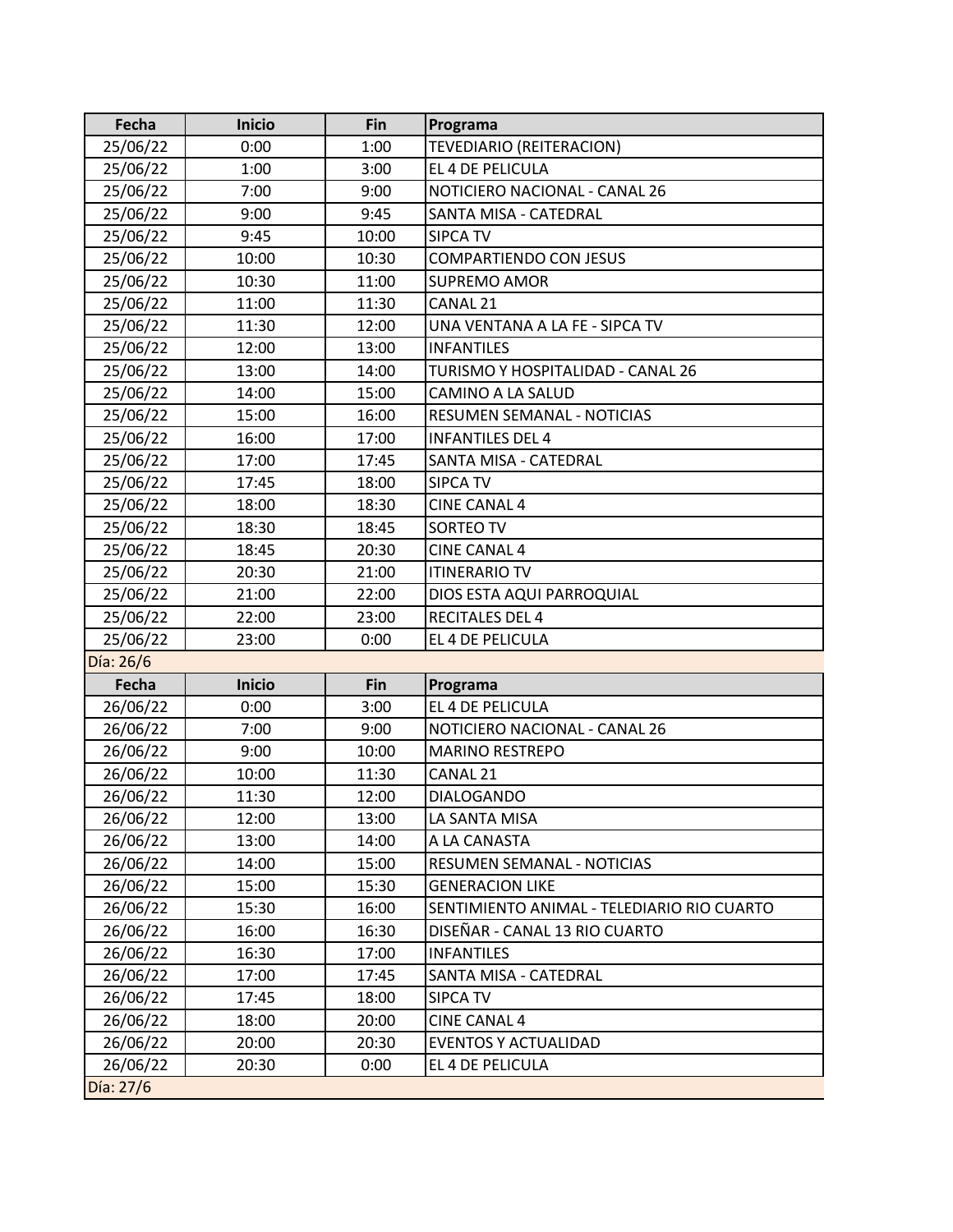| Fecha     | <b>Inicio</b> | Fin   | Programa                                    |
|-----------|---------------|-------|---------------------------------------------|
| 27/06/22  | 0:00          | 3:00  | EL 4 DE PELICULA                            |
| 27/06/22  | 7:00          | 8:30  | ESTACION CLARIDAD - PROGRAMA RADIAL EN VIVO |
| 27/06/22  | 8:30          | 9:00  | NOTICIERO NACIONAL - CANAL 26               |
| 27/06/22  | 9:00          | 9:45  | SANTA MISA - CATEDRAL                       |
| 27/06/22  | 9:45          | 10:00 | <b>SIPCA TV</b>                             |
| 27/06/22  | 10:00         | 11:00 | CANAL 21 / SERIES                           |
| 27/06/22  | 11:00         | 12:00 | <b>INFANTILES</b>                           |
| 27/06/22  | 12:00         | 13:00 | A MI MANERA - TELEDIARIO - RIO CUARTO       |
| 27/06/22  | 13:00         | 14:00 | <b>EFECTO NOTICIA</b>                       |
| 27/06/22  | 14:00         | 14:30 | <b>BACUA / CONTENIDOS PUBLICOS</b>          |
| 27/06/22  | 14:30         | 14:45 | SORTEO TV                                   |
| 27/06/22  | 14:45         | 15:50 | CANAL RIO CUARTO - CORDOBA                  |
| 27/06/22  | 15:50         | 16:00 | ECONOMIA TOTAL - REITERACION                |
| 27/06/22  | 16:00         | 17:00 | EFECTO NOTICIA (REITERACION)                |
| 27/06/22  | 17:00         | 17:45 | SANTA MISA - CATEDRAL                       |
| 27/06/22  | 17:45         | 18:00 | <b>SIPCA TV</b>                             |
| 27/06/22  | 18:00         | 19:00 | <b>INFANTILES DEL 4</b>                     |
| 27/06/22  | 19:00         | 20:00 | <b>SERIE</b>                                |
| 27/06/22  | 20:00         | 20:50 | <b>NOVELA</b>                               |
| 27/06/22  | 20:50         | 21:00 | <b>ECONOMIA TOTAL</b>                       |
| 27/06/22  | 21:00         | 22:00 | <b>TEVEDIARIO</b>                           |
| 27/06/22  | 22:00         | 22:15 | SORTEO TV                                   |
| 27/06/22  | 22:15         | 23:00 | <b>SERIE</b>                                |
| 27/06/22  | 23:00         | 0:00  | <b>SERIE</b>                                |
| Día: 28/6 |               |       |                                             |
| Fecha     | <b>Inicio</b> | Fin   | Programa                                    |
| 28/06/22  | 0:00          | 1:00  | TEVEDIARIO (REITERACION)                    |
| 28/06/22  | 1:00          | 3:00  | EL 4 DE PELICULA                            |
| 28/06/22  | 7:00          | 8:30  | ESTACION CLARIDAD - PROGRAMA RADIAL EN VIVO |
| 28/06/22  | 8:30          | 9:00  | NOTICIERO NACIONAL - CANAL 26               |
| 28/06/22  | 9:00          | 9:45  | SANTA MISA - CATEDRAL                       |
| 28/06/22  | 9:45          | 10:00 | <b>SIPCA TV</b>                             |
| 28/06/22  | 10:00         | 11:00 | CANAL 21 / SERIES                           |
| 28/06/22  | 11:00         | 12:00 | <b>INFANTILES</b>                           |
| 28/06/22  | 12:00         | 13:00 | A MI MANERA - TELEDIARIO- RIO CUARTO        |
| 28/06/22  | 13:00         | 14:00 | <b>EFECTO NOTICIA</b>                       |
| 28/06/22  | 14:00         | 14:30 | <b>BACUA / CONTENIDOS PUBLICOS</b>          |
| 28/06/22  | 14:30         | 14:45 | SORTEO TV                                   |
| 28/06/22  | 14:45         | 15:50 | CANAL RIO CUARTO - CORDOBA                  |
| 28/06/22  | 15:50         | 16:00 | ECONOMIA TOTAL - REITERACION                |
| 28/06/22  | 16:00         | 17:00 | EFECTO NOTICIA (REITERACION)                |
| 28/06/22  | 17:00         | 17:45 | SANTA MISA - CATEDRAL                       |
| 28/06/22  | 17:45         | 18:00 | SIPCA TV                                    |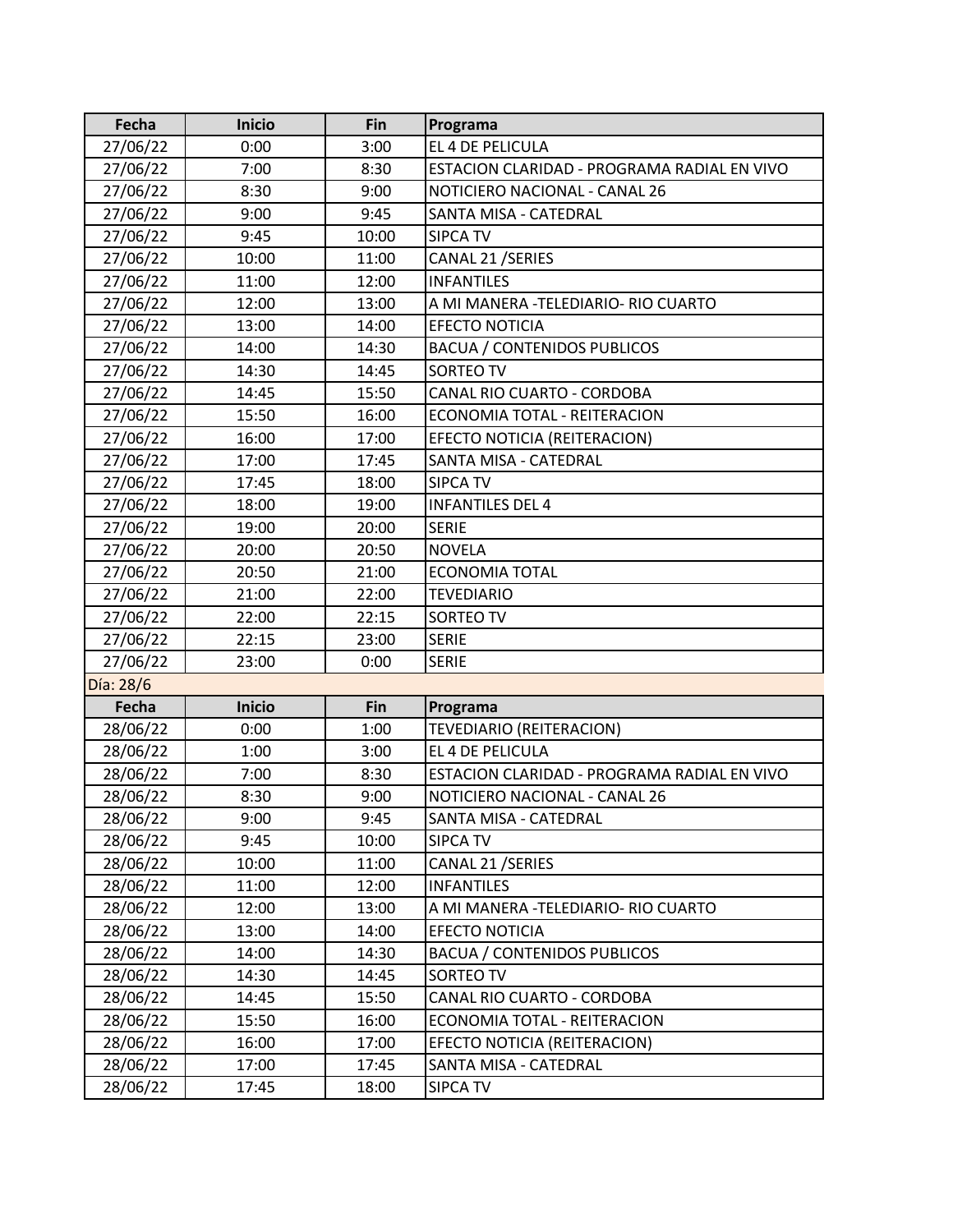| 28/06/22  | 18:00         | 19:00 | <b>INFANTILES DEL 4</b>                     |
|-----------|---------------|-------|---------------------------------------------|
| 28/06/22  | 19:00         | 20:00 | CAMINANDO CON SALUD                         |
| 28/06/22  | 20:00         | 20:50 | <b>NOVELA</b>                               |
| 28/06/22  | 20:50         | 21:00 | <b>ECONOMIA TOTAL</b>                       |
| 28/06/22  | 21:00         | 22:00 | <b>TEVEDIARIO</b>                           |
| 28/06/22  | 22:00         | 22:15 | SORTEO TV                                   |
| 28/06/22  | 22:15         | 23:00 | <b>SERIE</b>                                |
| 28/06/22  | 23:00         | 0:00  | <b>FIERROS</b>                              |
| Día: 29/6 |               |       |                                             |
| Fecha     | <b>Inicio</b> | Fin   | Programa                                    |
| 29/06/22  | 0:00          | 1:00  | TEVEDIARIO (REITERACION)                    |
| 29/06/22  | 1:00          | 3:00  | EL 4 DE PELICULA                            |
| 29/06/22  | 7:00          | 8:30  | ESTACION CLARIDAD - PROGRAMA RADIAL EN VIVO |
| 29/06/22  | 8:30          | 9:00  | NOTICIERO NACIONAL - CANAL 26               |
| 29/06/22  | 9:00          | 9:45  | SANTA MISA - CATEDRAL                       |
| 29/06/22  | 9:45          | 10:00 | <b>SIPCA TV</b>                             |
| 29/06/22  | 10:00         | 11:00 | CANAL 21 / SERIES                           |
| 29/06/22  | 11:00         | 12:00 | <b>INFANTILES</b>                           |
| 29/06/22  | 12:00         | 13:00 | A MI MANERA - TELEDIARIO- RIO CUARTO        |
| 29/06/22  | 13:00         | 14:00 | <b>EFECTO NOTICIA</b>                       |
| 29/06/22  | 14:00         | 14:30 | <b>BACUA / CONTENIDOS PUBLICOS</b>          |
| 29/06/22  | 14:30         | 14:45 | SORTEO TV                                   |
| 29/06/22  | 14:45         | 15:50 | <b>FIERROS</b>                              |
| 29/06/22  | 15:50         | 16:00 | ECONOMIA TOTAL - REITERACION                |
| 29/06/22  | 16:00         | 17:00 | EFECTO NOTICIA (REITERACION)                |
| 29/06/22  | 17:00         | 17:45 | SANTA MISA - CATEDRAL                       |
| 29/06/22  | 17:45         | 18:00 | <b>SIPCA TV</b>                             |
| 29/06/22  | 18:00         | 19:00 | <b>INFANTILES DEL 4</b>                     |
| 29/06/22  | 19:00         | 20:00 | DIOS ESTA AQUI                              |
| 29/06/22  | 20:00         | 20:50 | <b>NOVELA</b>                               |
| 29/06/22  | 20:50         | 21:00 | <b>ECONOMIA TOTAL</b>                       |
| 29/06/22  | 21:00         | 22:00 | <b>TEVEDIARIO</b>                           |
| 29/06/22  | 22:00         | 22:15 | SORTEO TV                                   |
| 29/06/22  | 22:15         | 23:00 | PUYUTANO SOOY                               |
| 29/06/22  | 23:00         | 0:00  | <b>SERIE</b>                                |
| Día: 30/6 |               |       |                                             |
| Fecha     | <b>Inicio</b> | Fin   | Programa                                    |
| 30/06/22  | 0:00          | 1:00  | TEVEDIARIO (REITERACION)                    |
| 30/06/22  | 1:00          | 3:00  | EL 4 DE PELICULA                            |
| 30/06/22  | 7:00          | 8:30  | ESTACION CLARIDAD - PROGRAMA RADIAL EN VIVO |
| 30/06/22  | 8:30          | 9:00  | NOTICIERO NACIONAL - CANAL 26               |
| 30/06/22  | 9:00          | 9:45  | SANTA MISA - CATEDRAL                       |
| 30/06/22  | 9:45          | 10:00 | <b>SIPCA TV</b>                             |
| 30/06/22  | 10:00         | 11:00 | CANAL 21 / SERIES                           |